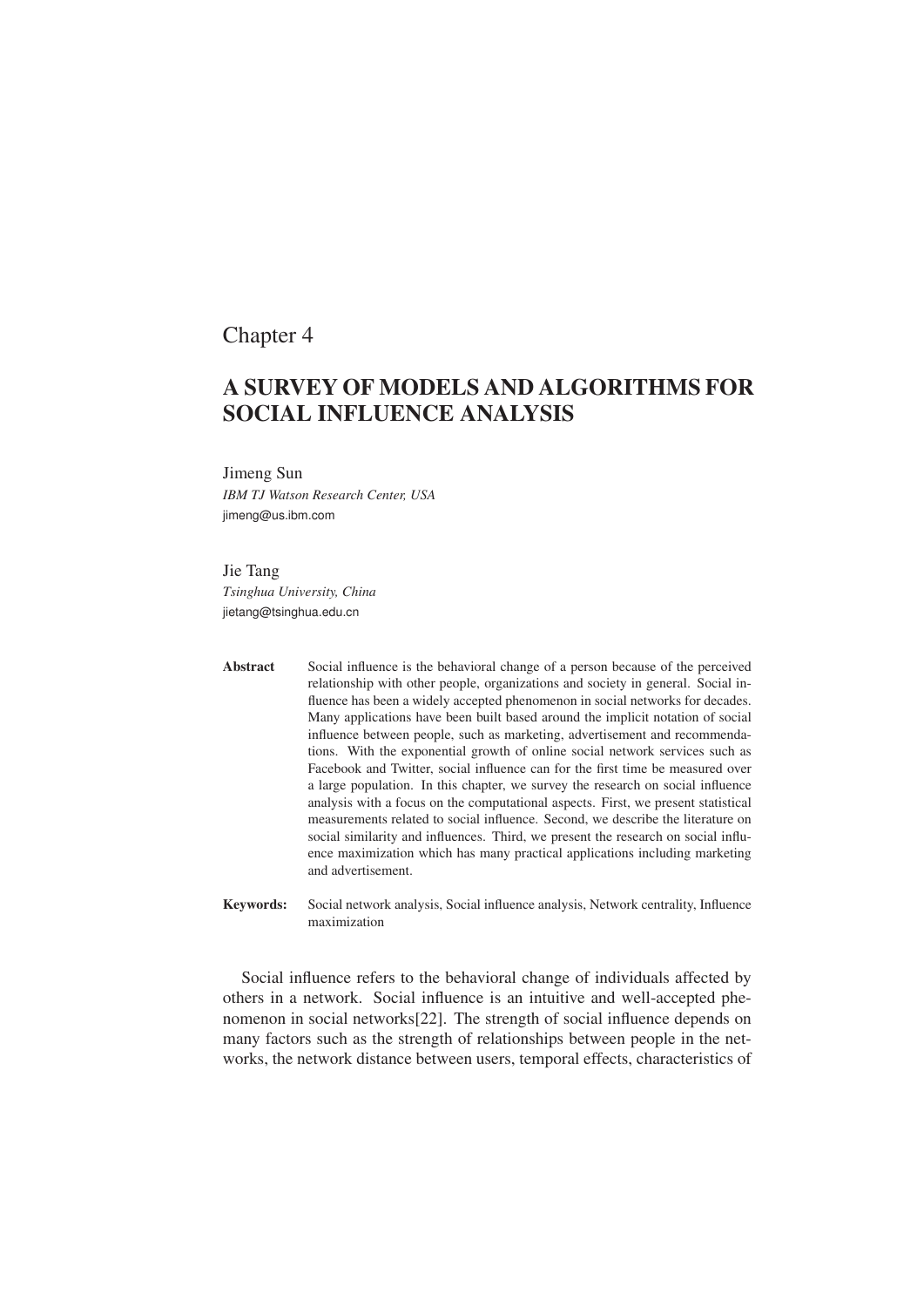networks and individuals in the network. In this chapter, we focus on computational aspect of social influence analysis and describe the measures and algorithms related to it. More specifically, we aim at qualitatively or quantitatively measuring the influence levels of nodes and edges in the network.

First we present standard measures and concepts of social networks and their connection to social influence measures such as centrality, closeness and betweenness. These measures are fundamental concepts about social network analysis, and are also deeply related to the importance or influence of nodes or edges in the networks.

Second, we present the qualitative and quantitative social influence analysis and applications, which has been well studied in sociology research. Much of the work focuses on differentiating social correlation and social influence. Many qualitative models and tests have been proposed to explain social phenomena in social networks. However, most studies are limited to smaller scale data sets and macro-level observation, partly because of the lack of highquality longitudinal data on social networks.

Finally, we survey influence maximization techniques, which go beyond simple statistic measures such as centrality. We also present applications of influence maximization. These include methods for predicting customer behavior and online advertising through viral marketing.

#### 1. Influence Related Statistics

A social network is modeled as a graph  $G = \{V, E\}$ , where V is the set of nodes, and  $E$  is the set of edges. As is the convention, the links correspond to actors (people) and the links correspond to social relationships. At the local level, social influence is a directional effect from node A to node B, and is related to the edge strength from  $A$  to  $B$ . On a global level, some nodes can have intrinsically higher influence than others due to network structure. These global measures are often associated with nodes in the network rather than edges. We next present the concepts and measures at a local and global level respectively.

## 1.1 Edge Measures

Edge measures relate the influence-based concepts and measures on a pair of nodes. This explains the simple influence-related processes and interactions between individual nodes.

Tie strength. According to Granovetter's seminal work [32], the tie strength between two nodes depends on the overlap of their neighborhoods. In particular, the more common neighbors that a pair of nodes A and B may have, the stronger the tie between them. If the overlap of neighborhoods between A and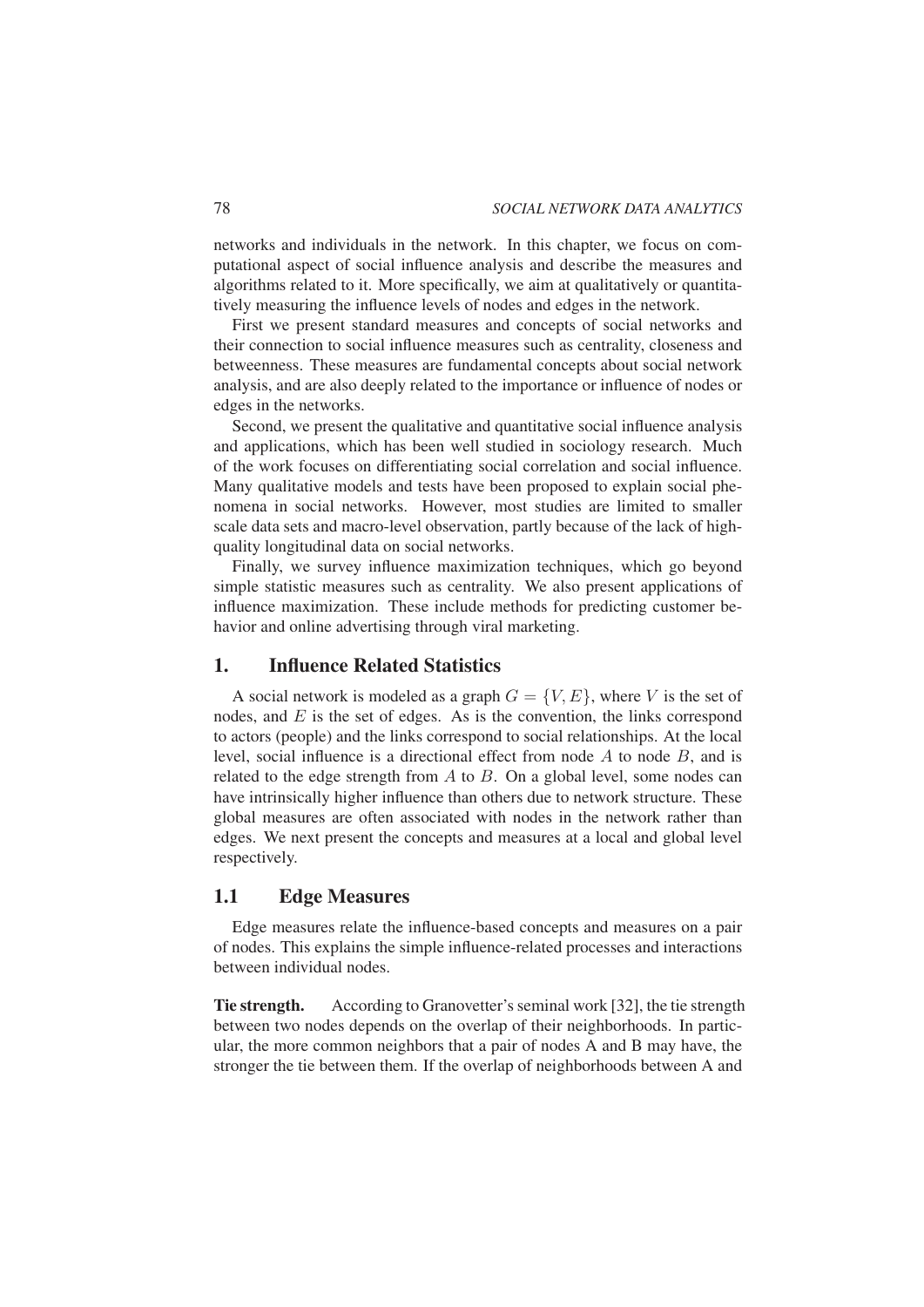B is large, we consider A and B to have a strong tie. Otherwise, they are considered to have a weak tie. We formally define the strength  $S(A, B)$  in terms of their Jaccard coefficient.

$$
S(A, B) = \frac{|n_A \cap n_B|}{|n_A \cup n_B|}
$$

Here,  $n_A$  and  $n_B$  indicate the neighborhoods of A and B, respectively. Sometimes, the tie strength is defined under a different name called embeddedness. The embeddedness of an edge is high if two nodes incident on the edge have a high overlap of neighborhoods. When two individuals are connected by an embedded edge, it makes it easier for them to trust one another, because it is easier to find out dishonest behavior through mutual friends [33]. On the other end, when embeddedness is zero, two end nodes have no mutual friends. Therefore, it is riskier for them to trust each other because there are no mutual friends for behavioral verification.

A corollary from this tie strength is the hypothesis of *triadic closure*. This relates to the nature of the ties between sets of three actors A, B, and C. If strong ties connect A to B and A to C, then B and C are likely to be connected by a strong tie as well. Conversely, if A-B and A-C are weak ties, B and C are less likely to have a strong tie. Triadic closure is measured by the clustering coefficient of the network[35, 67]. The clustering coefficient of a node A is defined as the probability that two randomly selected friends of A are friends with each other. In other words, it is the fraction of pairs of friends of A that are linked to one another. This is naturally related to the problem of triangle counting in a network. Let  $n_{\Delta}$  be the number of triangles in the network and  $|E|$  be the number of edges. The clustering coefficient is formally defined as follows:

$$
C=\frac{6n_{\Delta}}{|E|}
$$

The naive way of counting the number of triangles  $n_{\Delta}$  is expensive. An interesting connection between  $n_{\Delta}$  and the eigenvalues of the network was discovered by Tsourakakis [66]. This work shows that  $n_{\Delta}$  is approximately equal to the third-moment of the eigenvalues (or  $\sum \lambda_i^3$ , where  $\lambda_i$  is the *i*th eigenvalue).<br>Given the skewed distribution of eigenvalues the triangle counts can be an-Given the skewed distribution of eigenvalues, the triangle counts can be approximated by computing the third moment of only a small number of the top eigenvalues. This also provides an efficient way for computing the clustering coefficient.

Weak ties. When the overlap of the neighborhoods of A and B is small, the connection A-B is considered to be a weak tie. When there is no overlap, the connection A-B is a local bridge [32]. In the extreme case, the removal of A-B may result in the disconnection of the connected component containing A and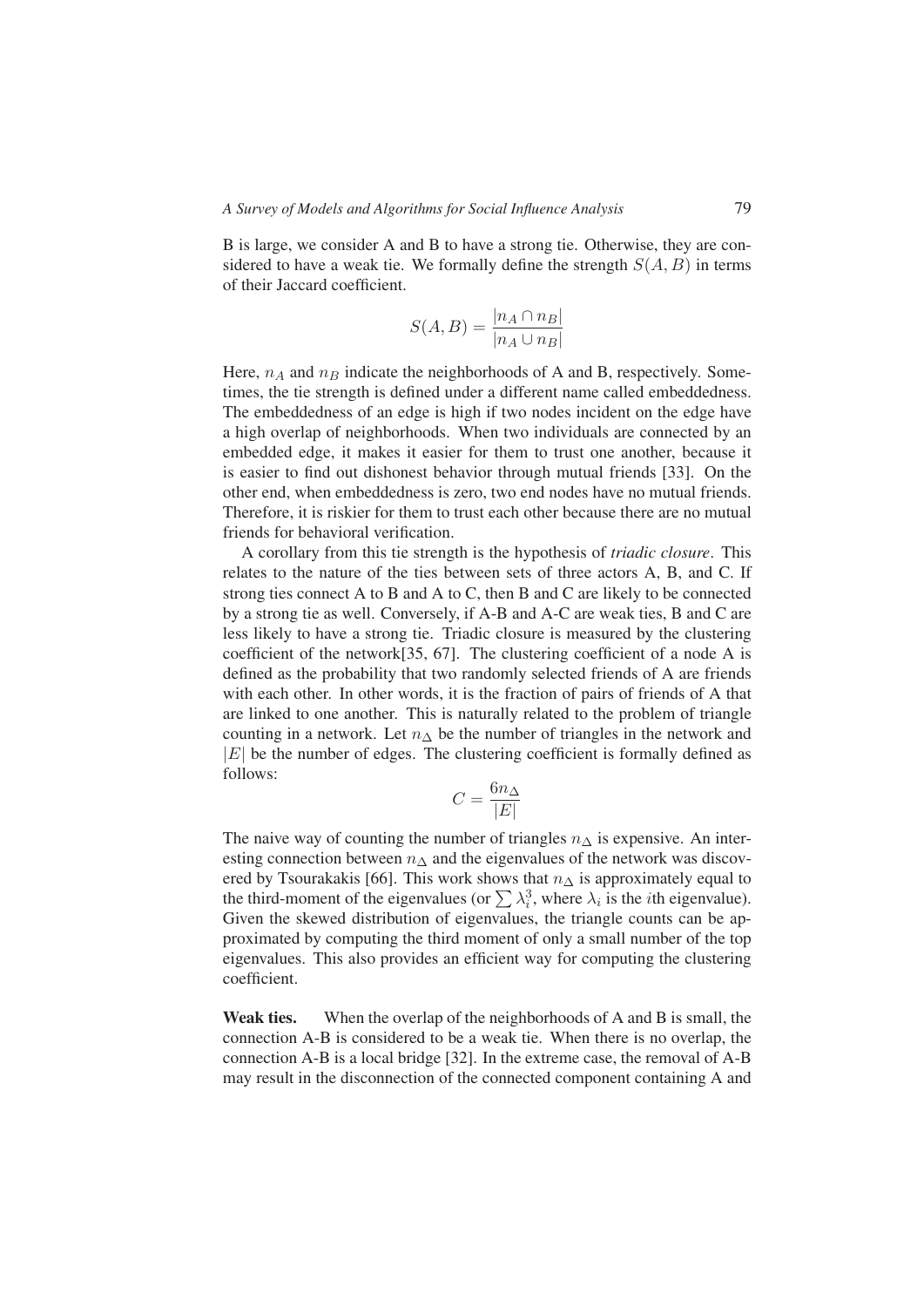B. In such a case, the connection A-B may be considered a global bridge. It may be argued that in real networks, global bridges occur rarely as compared to local bridges. However, the effect of local and global bridges is quite similar.

Edge Betweenness. Another important measure is the edge betweenness, which measures the total amount of flow across the edge. Here, we assume that the information flow between A and B are evenly distributed on the shortest paths between A and B. Freeman [27, 28] first articulated the concept of betweenness in the context of sociology. One application of edge betweenness is that of graph partitioning. The idea is to gradually remove edges of high betweenness scores to turn the network into a hierarchy of disconnected components. These disconnected components will be the clusters of nodes in the network. More detailed studies on clustering methods are presented in the work by Girvan and Newman [29].

#### 1.2 Node Measures

Node-based centrality is defined in order to measure the importance of a node in the network. Centrality has attracted a lot of attention as a tool for studying social networks [28, 9]. A node with high centrality score is usually considered more highly influential than other nodes in the network. Many centrality measures have been proposed based on the precise definition of influence. The main principle to categorize the centrality measures is the type of random walk computation involved. In particular, the centrality measures can be grouped into two categories: radial and medial measures [9]. Radial measures assess random walks that start or end from a given node. On the other hand, medial measures assess random walks that pass through a given node. The radial measures are further separated into volume measures and length measures based on the type of random walks. Volume measures fix the length of walks and find the volume (or number) of the walks limited by the length. Length measures fix the volume of the target nodes and find the length of walks to reach the target volume. Next we introduce some popular centrality measures based on these categories.

**Degree.** The first group of the centrality measures is that of the radial and volume-based measures. The simplest and most popular measure in this category is that of degree centrality. Let A be the adjacency matrix of a network, and  $deg(i)$  be the degree of node *i*. The degree centrality  $c_i^{DEG}$  of node *i* is defined to be the degree of the node: defined to be the degree of the node:

$$
c_i^{DEG} = deg(i).
$$

One way of interpreting the degree centrality is that it counts the number of paths of length 1 that starts from a node. A natural generalization from this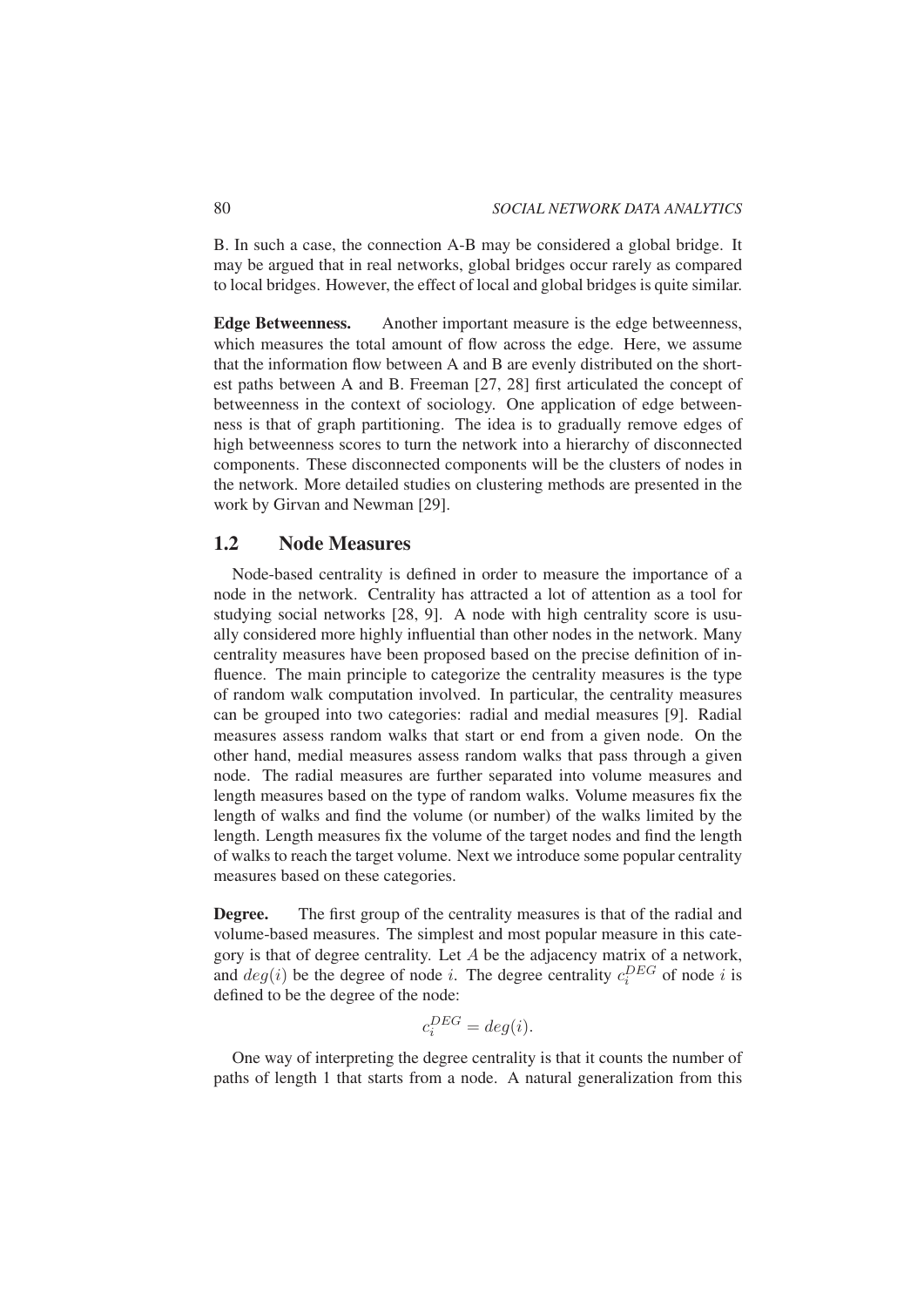perspective is the  $K - path$  centrality which is the number of paths of length at most k that start from a node.

Another class of measures are based on the diffusion behavior in the network. The Katz centrality [40] counts the number of walks starting from a node, while penalizing longer walks. More formally, the Katz centrality  $c_i^{KATZ}$  of node *i* is defined as follows:

$$
c_i^{KATZ} = e_i^T \left(\sum_{j=1}^{\infty} (\beta A)^j\right) \mathbf{1}
$$

Here,  $e_i$  is a column vector whose *i*th element is 1, and all other elements are 0. The value of  $\beta$  is a positive penalty constant between 0 and 1.

A slight variation of the Katz measure is the Bonacich centrality [8] which allows for negative values of  $\beta$ . The Bonacich centrality  $c_i^{BON}$  of node *i* is defined as follows: defined as follows:

$$
c_i^{BON} = e_i^T \left(\frac{1}{\beta} \sum_{j=1}^{\infty} (\beta A)^j\right) \mathbf{1}
$$

Here the negative weight allows to subtract the even-numbered walks from the odd-numbered walks which have an interpretation in exchange networks [9]. The Katz and the Bonacich centralities are special cases of the Hubbell centrality [37]. The Hubbell centrality  $c_i^{HUB}$  of node *i* is defined to be

$$
c_i^{HUB} = e_i^T (\sum_{j=0}^{\infty} X^j) \mathbf{y}
$$

Here, X is a matrix and y is a vector. It can be shown that  $X = \beta A$  and  $y = \beta A$ 1 lead to the Katz centrality, and  $X = \beta A$  and  $y = A$ 1 lead to the Bonacich centrality. The eigenvector centrality [7], the principal eigenvector of the matrix A, is related to the Katz centrality: the eigenvector centrality is the limit of the Katz centrality as  $\beta$  approaches  $\frac{1}{\lambda}$  from below [9].

Closeness. The second group of the centrality measures is that of the radial and length based measures. Unlike the volume based measures, the length based measures count the length of the walks. The most popular centrality measure in this group is the Freeman's closeness centrality [28]. It measures the centrality by computing the average of the shortest distances to all other nodes. Then, the closeness centrality  $c_i^{CLO}$  of node i is defined as follows:

$$
c_i^{CLO} = e_i^T S \mathbf{1}.
$$

Here S be the matrix whose  $(i, j)$ th element contains the length of the shortest path from node  $i$  to  $j$  and  $1$  is the all one vector.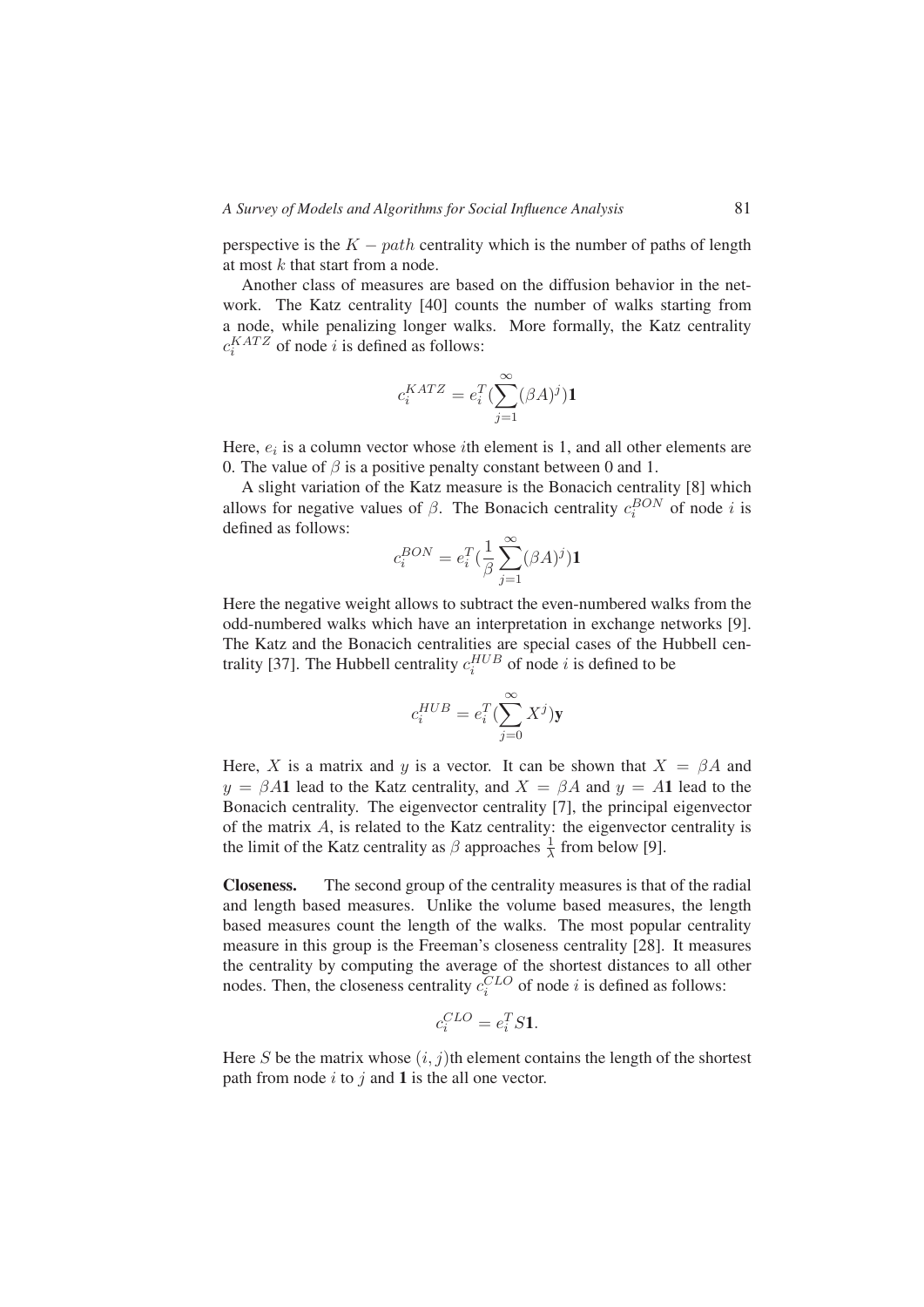Node Betweenness. As is the case for edges of high betweenness, nodes of high betweenness occupy critical positions in the network structure, and are therefore able to play critical roles. This is often enabled by a large amount of flow, which is carried by nodes which occupy a position at the interface of tightly-knit groups. Such nodes are considered to have high betweenness. The concept of betweenness is related to nodes that span *structural holes* in a social network. We will discuss more on this point slightly later.

Another popular group of the centrality measures is that of *medial* measures. It is called 'medial' since all the walks *passing through* a node are considered. The most well-known centrality in this group is the Freeman's betweenness centrality [27]. It measures how much a given node lies in the shortest paths of other nodes. The betweenness centrality  $c_i^{BET}$  of node i is defined as follows:

$$
c_i^{BET} = \sum_{j,k} \frac{b_{jik}}{b_{jk}}
$$

Here  $b_{jk}$  is the number of shortest paths from node j to k, and  $b_{jik}$  be the number of shortest paths from node  $j$  to  $k$  that pass through node  $i$ .

The naive algorithm for computing the betweenness involves all-pair shortest paths. This requires  $\Theta(n^3)$  time and  $\Theta(n^2)$  storage. Brandes [10] designed a faster algorithm with the use of  $n$  single-source-shortest-path algorithms. This requires  $O(n+m)$  space and runs in  $O(nm)$  and  $O(nm+n^2 \log n)$  time, where  $n$  is the number of nodes and  $m$  is the number of edges.

Newman [52] proposed an alternative betweenness centrality measure based on random walks on the graph. The main idea is that instead of considering shortest paths, it considers all possible walks and computes the betweenness from these different walks. Then, the Newman's betweenness centrality  $c_i^{NBE}$ of node  $i$  is defined as follows:

$$
c_i^{NBE} = \sum_{j \neq i \neq k} R_{jk}^{(i)}.
$$

Here  $R^{(i)}$  be the matrix whose  $(j, k)$ th element  $R_{jk}^{(i)}$  contains the probability of a random walk from i to k which contains i as an intermediate node a random walk from  $j$  to  $k$ , which contains  $i$  as an intermediate node.

Structural holes. In a network, we call a node a structural hole if it is connected to multiple local bridges. A canonical example is that a person's success within a company or organization often depends on their access to local bridges [12]. By removing such a person, an "empty space" will occur in the network. This is referred to as a *structural hole*. The person who serves as a structural hole can interconnect information originating from multiple noninteracting parties. Therefore, this person is structurally important to the connectivity of diverse regions of the network. Another interesting point is that the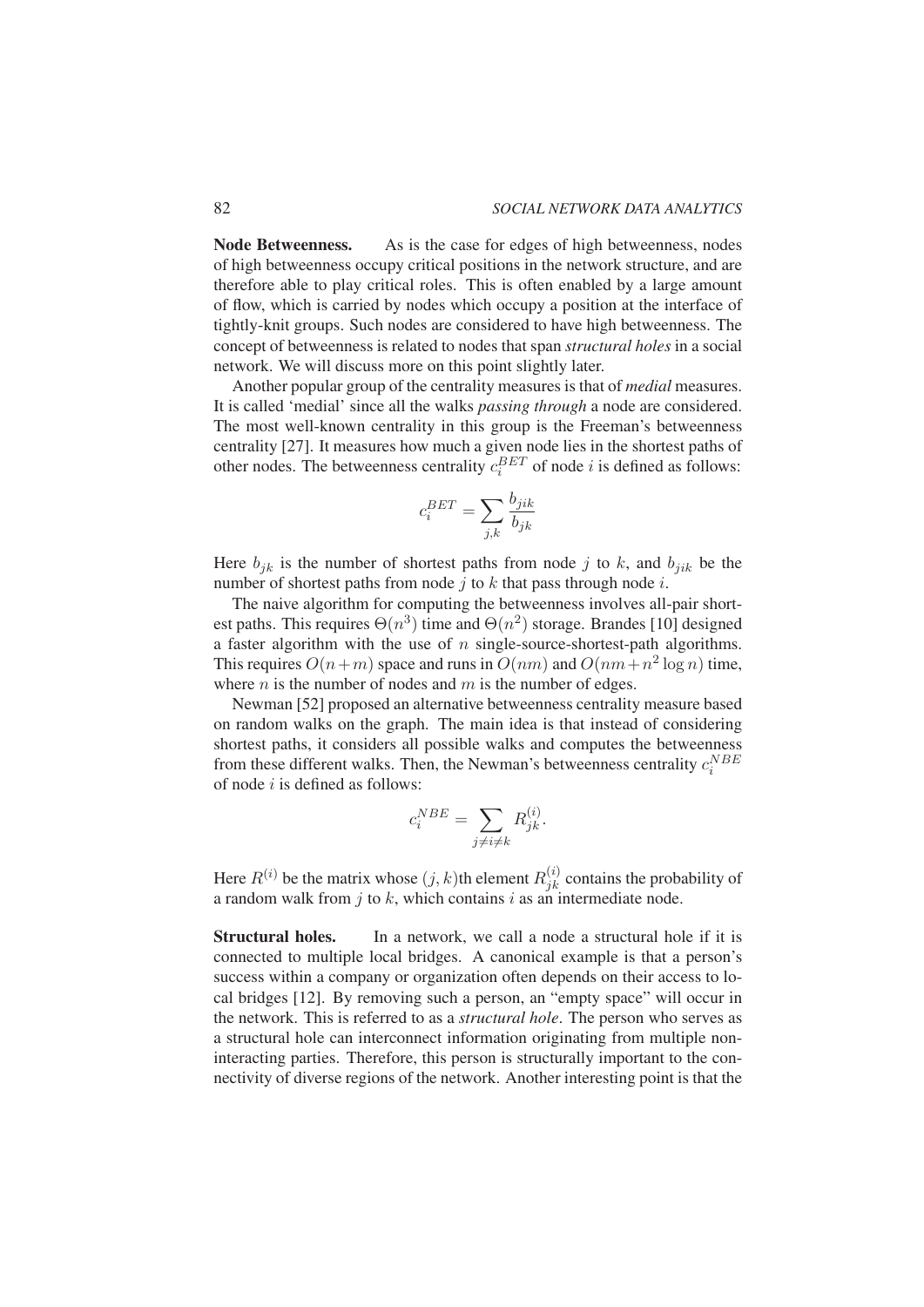interests of the actor representing a structural hole and of the organization may not be aligned. For the organization, accelerating the information flow between groups could be beneficial, which requires building of bridges. However, this building of bridges would come at the expense of structural hole's latent power of regulating information flow at the boundaries of these groups.

## 2. Social Similarity and Influence

A central problem for social influence is to understand the interplay between similarity and social ties [20]. A lot of research has tried to identify influence and correlation in social networks from many different aspects: social similarity and influence [2, 20]; marketing through social influence [21, 55], influence maximization [41]; social influence model and practice through conformity, compliance and obedience [18, 24], and social influence in virtual worlds [23, 5].

## 2.1 Homophily

Homophily [43] is one of the most fundamental characteristics of social networks. This suggests that an actor in the social network tends to be similar to their connected neighbors or "friends". This is a natural result, because the friends or neighbors of a given actor in the social network are not a random sample of the underlying population. The neighbors of a given actor in the social network are often similar to that actor along many different dimensions including racial and ethnic dimensions, age, their occupations, and their interests and beliefs. McPherson et al. [48] provide an extensive review of research in the long and rich history on homophily. Singla et al. [60] has conducted a large-scale experiment of homophily on real social networks, which includes data from user interactions in the MSN Messenger network and a subset of Microsoft Web search data collected in the summer of 2006. They observe that the similarities between friends is significantly larger than a random pairwise sample, especially in attributes such as age, location and query category. This experiment confirms the existence of homophily at a global scale in large online social networks.

The phenomenon of homophily can originate from many different mechanisms:

- *Social influence:* This indicates that people tend to follow the behaviors of their friends. The social influence effect leads people to adopt behaviors exhibited by their neighbors.
- *Selection:* This indicates that people tend to create relationships with other people who are already similar to them;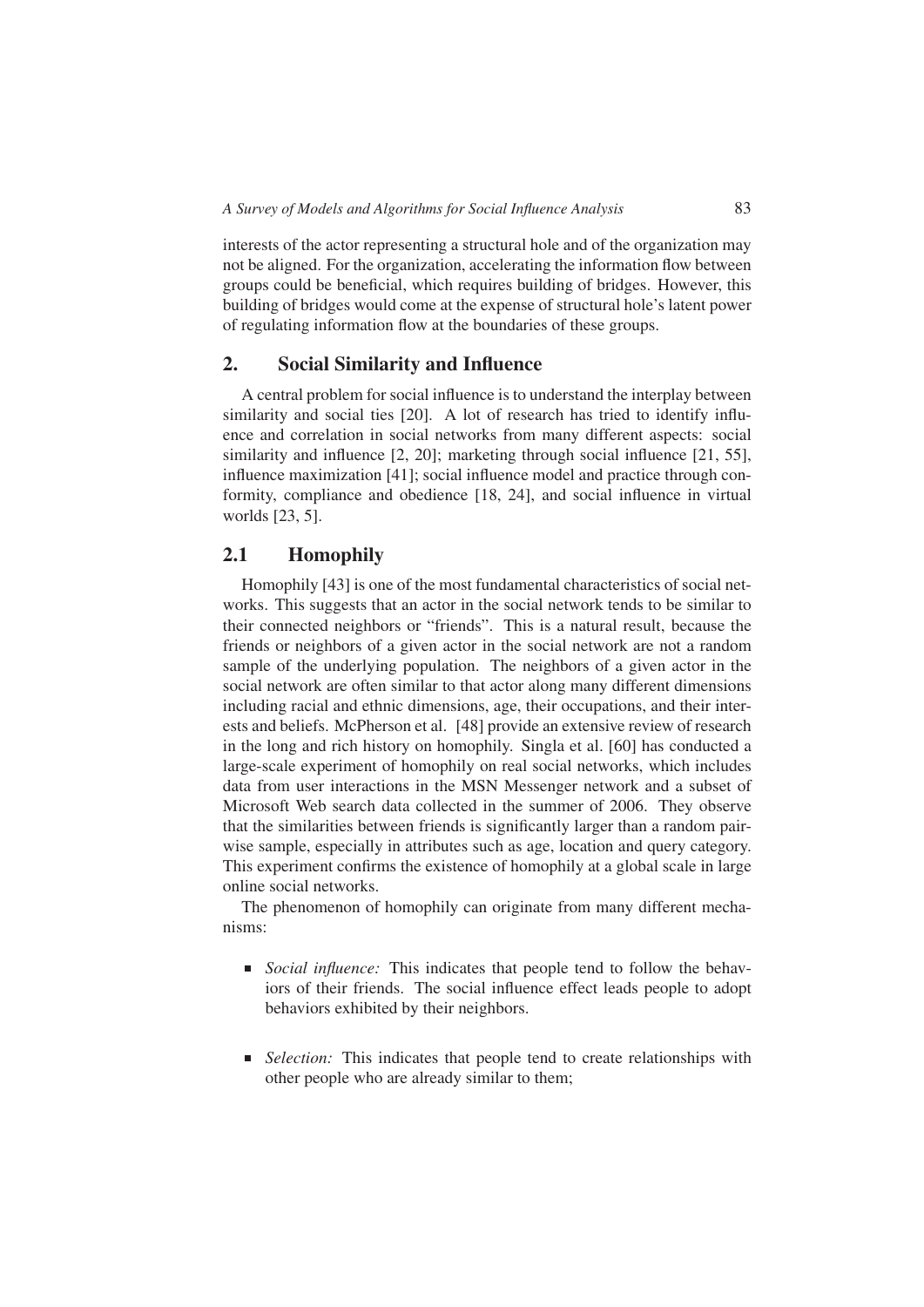*Confounding variables:* Other unknown variables exist, which may cause friends to behave similarly with one another.

These three factors are often intertwined in real social networks, and the overall effect is to provide a strong support for the homophily phenomenon. Intuitively, the effects of selection and social influence lead to different applications in mining social network data. In particular, recommendation systems are based on the selection/social similarity, while viral marketing [21, 55] is based on social influence. To model these different factors, several models have been proposed [36, 20].

Generative models for selection and influence. Holme and Newman [36] proposed a generative model to balance the effects of selection and influence. The idea is to initially place the  $M$  edges of the network uniformly at random between vertex pairs, and also assign opinions to vertices uniformly at random. With this initialization, an influence- and selection-based dynamic is simulated. Each step of the simulation either moves an edge to lie between two individuals whose opinions agree (selection process), or we change the opinion of an individual to agree with one of their neighbors (influence process). The results of their simulation confirmed that the selection tend to generate a large number of small clusters, while social influence will generate large coherent clusters. Thus, this interesting model suggests that these two factors both support clusters in the network, though the nature of such clusters is quite different.

Every vertex in the Holme-Newman model [36] at a given time can only have one opinion. This may be an oversimplification of real social networks. To address this limitation, Crandall et al. [20] introduced multi-dimensional opinion vectors to better model complex social networks. In particular, they assumed that there is a set of  $m$  possible activities in the social network. Each node v at time t has an m-dimensional vector  $v(t)$ , where the *i*th coordinate of  $v(t)$  represents the extent to which person v is engaging in activity i. They use cosine similarity to compute the similarity between two people. Similar to the Holme-Newman model, Crandall et al. also propose a more comprehensive generative model which samples a person's activities based on their own history, their neighbors' history, and a background distribution. Crandall's model is arguably more powerful, but also requires more parameters. Therefore more data is required in order to learn the parameters. Finally, they applied their model and conducted a predictive modeling study on wikipedia and live journal datasets. The benefit of the proposed similarity model are still inconclusive.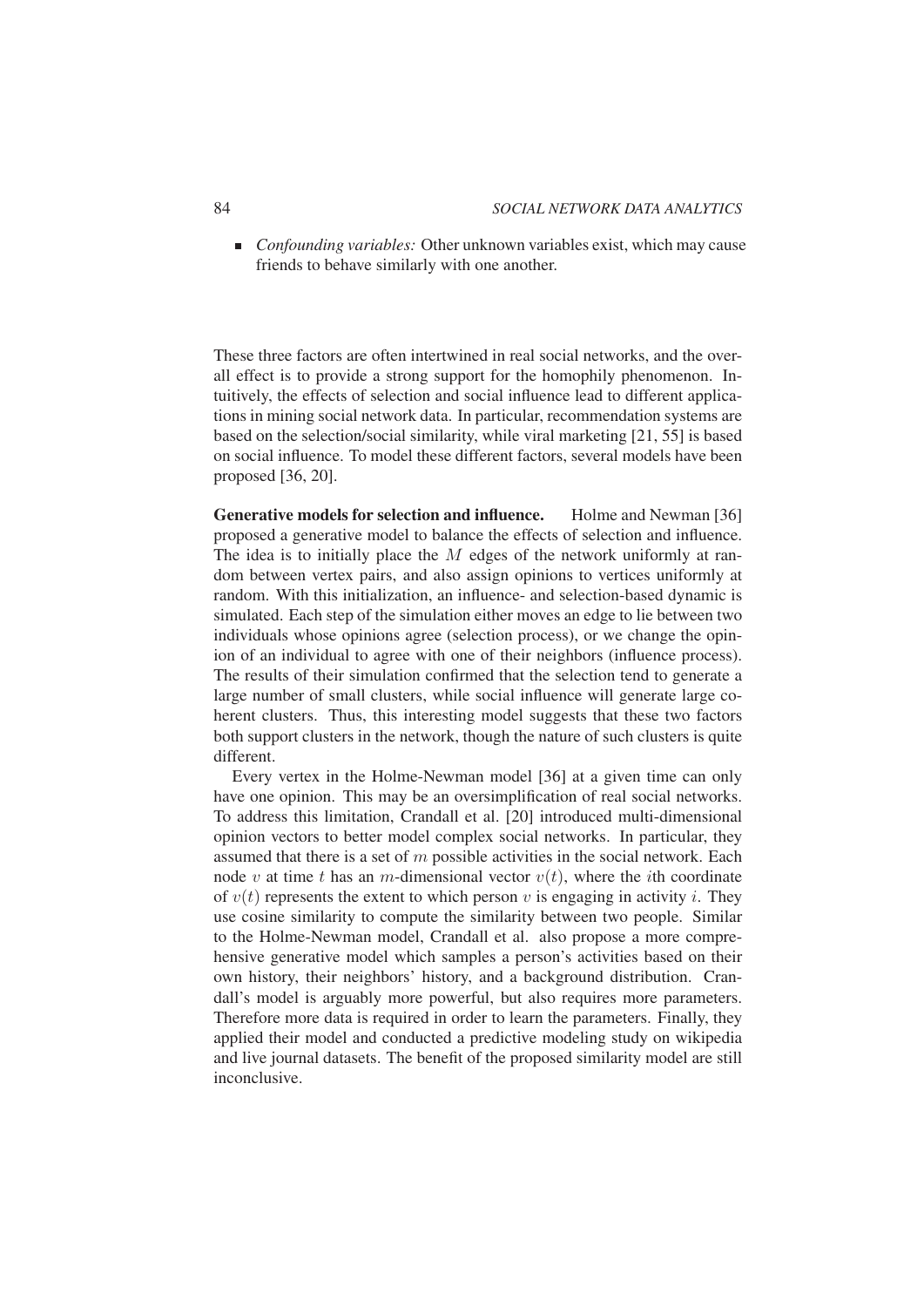Quantifying influence and selection. Subsequent to the work in [20], Scripps et al. [58] proposed the formal computational definitions of selection and influence. We formally define selection and influence as follows:

$$
Selection = \frac{p(a_{ij}^t = 1 | a_{ij}^{t-1} = 0, \langle \mathbf{x}_i^{t-1}, \mathbf{x}_j^{t-1} \rangle > \epsilon)}{p(a_{ij}^t = 1 | a_{ij}^{t-1} = 0)}
$$

Here, the denominator is the conditional probability that an unlinked pair will become linked and the numerator is the same probability for unlinked pairs whose similarity exceeds the threshold  $\epsilon$ . Values greater than one indicate the presence of selection.

$$
Influence = \frac{p(\langle \mathbf{x}_i^t, \mathbf{x}_j^{tT} \rangle > \langle \mathbf{x}_i^{t-1}, \mathbf{x}_j^{t-1} \rangle | a_{ij}^{t-1} = 0, a_{ij}^t = 1)}{p(\langle \mathbf{x}_i^t, \mathbf{x}_j^t \rangle > \langle \mathbf{x}_i^{t-1}, \mathbf{x}_j^{t-1} \rangle | a_{ij}^{t-1} = 0)}
$$

Here, the numerator is the conditional probability that similarity increases from time  $t-1$  to t between two nodes that became linked at time t and the denominator is the probability that the similarity increases from time  $t-1$  to t between two nodes that were not linked at time  $t - 1$ . As with selection, values greater than one indicate the presence of influence.

Based on this definition, Scripps et al. [58] present a matrix alignment framework by incorporating the temporal information to learn the weight of different attributes for establishing relationships between users. This can be done by optimizing (minimizing) the following objective function:

$$
\min_{W} \sum_{t=1}^{T} \|A^t - X^{t-1}WX^{(t-1)\top}\|_F^2
$$
\n(4.1)

where the diagonal elements of W correspond to the vector of weights of attributes and  $\|\cdot\|_F$  denotes the Frobenius norm. Solving the objective function (Eq. 4.1) is equivalent to the problem of finding the weights of different attributes associated with users. A distortion distance function is used to measure the degree of influence and selection.

The above method can be used to analyze influence and selection. However, it does not differentiate the influence from different angles (topics). Several theories in sociology [32, 42] show that the effect of the social influence from different angles (topics) may be different. This can be easily understood by observing different social phenomenon for different angles. For example, colleagues have strong influence on one another's work, whereas friends have strong influence on one another's daily life. Thus, there are several challenging problems in terms of differentiating the social influences from different angles (topics). A number of key questions arise in this context. (a) How to quantify the strength of those social influences? (b) How to construct a model and estimate the model parameters for real large networks?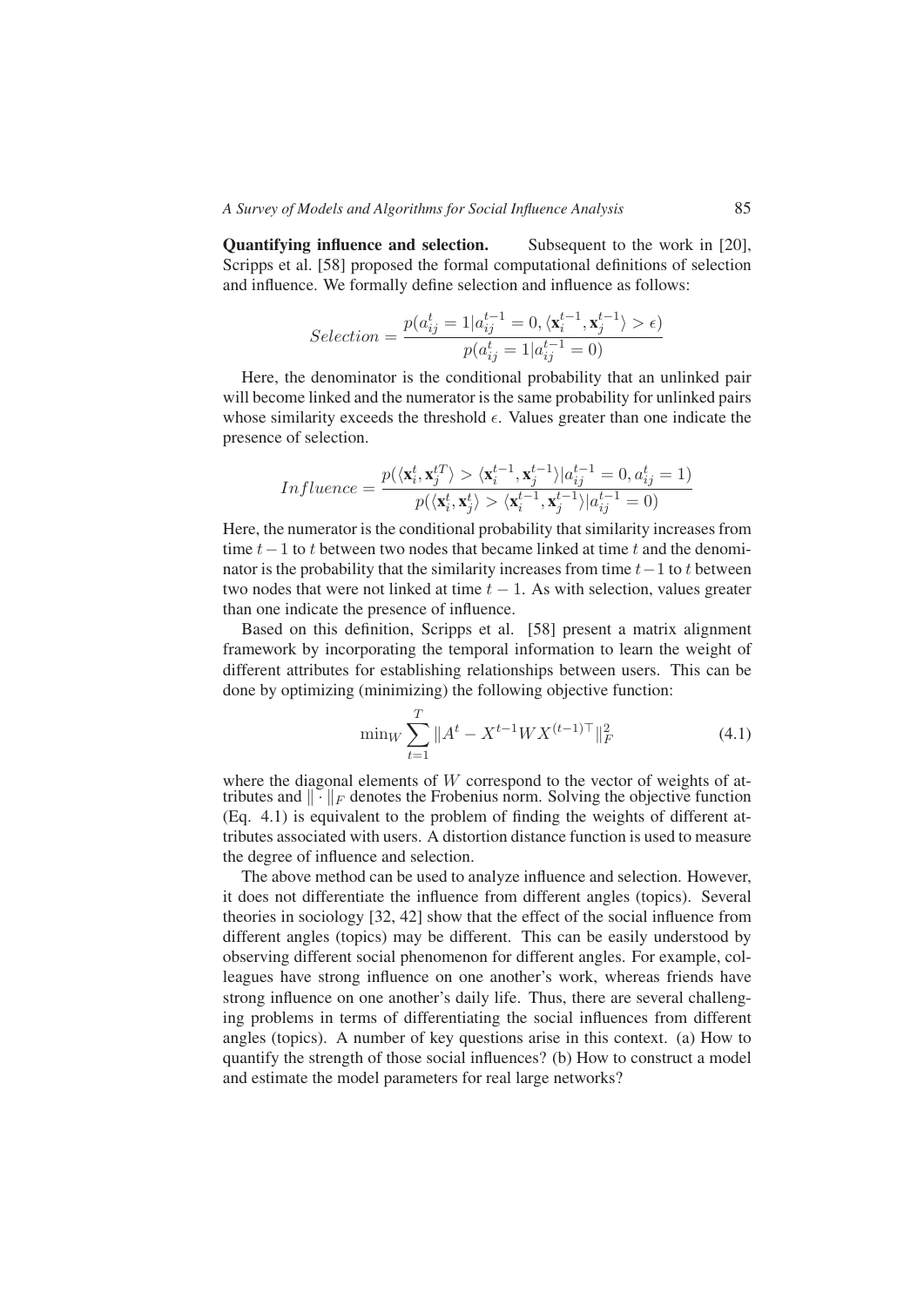

*Figure 4.1.* Topic-level Social influence Analysis on Co-author Network.

The motivation can be further explained using Example Figure 4.1. The left figure illustrates the input, which is a co-author network of 7 researchers, and the topic distribution of each researcher. For example, George has the same probability (.5) on both topics, "data mining" and "database"; The right figure shows the output of our social influence analysis: two social influence graphs, one for each topic, where the arrows indicate the direction and strength. We see that Ada is the key person on "data mining", while Eve is the key person on "databases". Thus, the goal is to effectively and efficiently obtain the social influence graphs for real and large networks.

To address this problem, Tang et al. [63] propose a Topical Factor Graph (TFG) model to formalize the topic-level social influence analysis into a unified graphical model, and present Topical Affinity Propagation (TAP) for model learning. In particular, the goal of the model is to simultaneously capture the user topical distributions (or user interests), similarity between users, and network structure. Figure 4.2 shows the graphical structure of the proposed model. The TFG model has a set of observed variables  $\{v_i\}_{i=1}^N$  and a set of hidden vectors  $\{v_i\}^N$ , which correspond to the N nodes in the input network vectors  $\{y_i\}_{i=1}^N$ , which correspond to the N nodes in the input network.<br>The hidden vector  $\mathbf{v}_i \in \{1 \}$   $N\}^T$  models the topic-level influence

The hidden vector  $y_i \in \{1, ..., N\}^T$  models the topic-level influence from<br>per nodes to node v. Each element  $y^z$  takes the value from the set  $\{1, ..., N\}$ other nodes to node  $v_i$ . Each element  $y_i^z$  takes the value from the set  $\{1,\ldots,N\}$ , and represents the node that has the highest probability to influence node  $v_i$  on and represents the node that has the highest probability to influence node  $v_i$  on topic z.

For example, Figure 4.2 shows a simple example of an TFG. The observed data consists of four nodes  $\{v_1, \ldots, v_4\}$ , which have corresponding hidden vectors  $Y = \{y_1, \ldots, y_4\}$ . The edges between the hidden nodes indicate the four social relationships in the original network (or edges in the original network).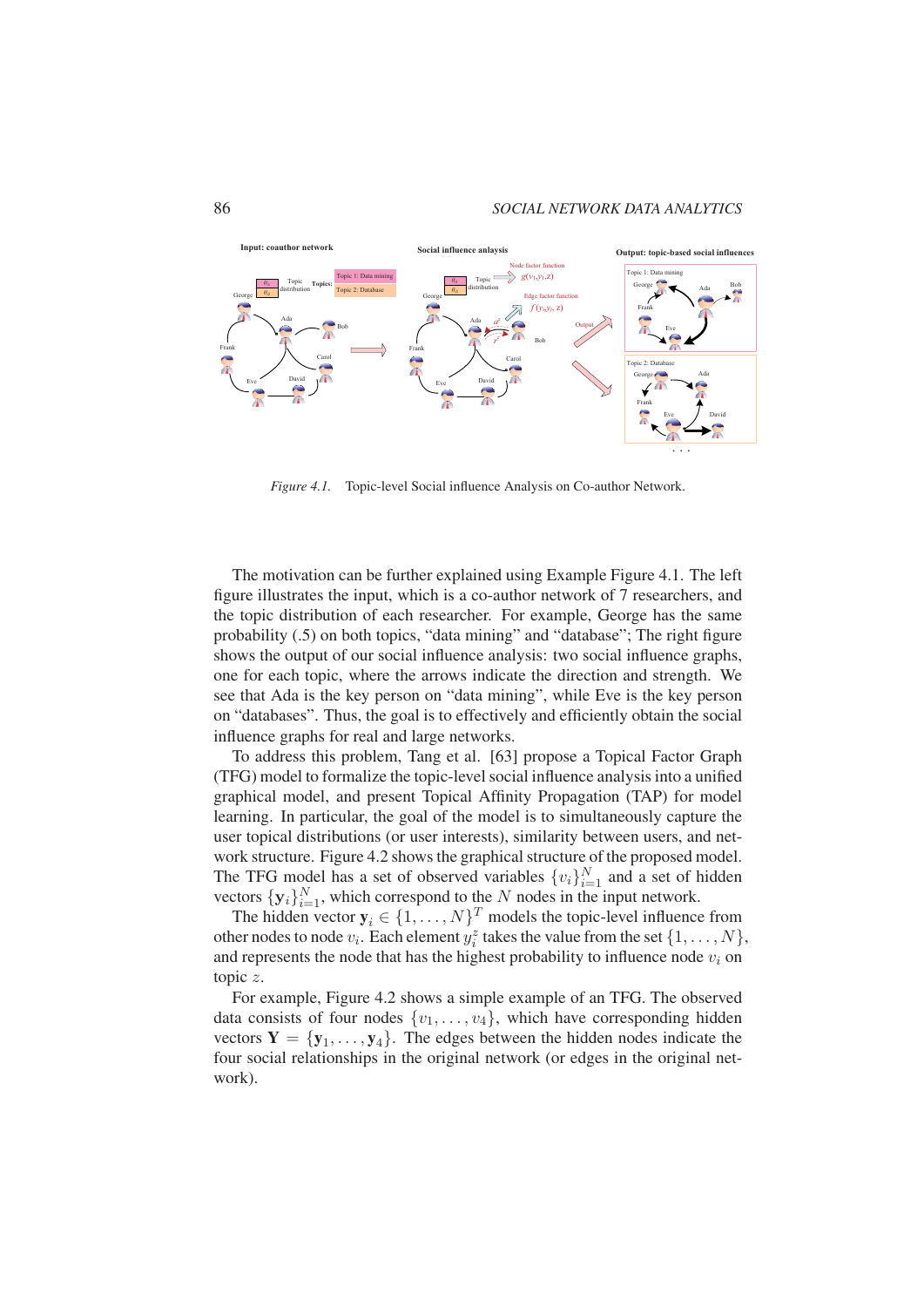

*Figure 4.2.* Graphical representation of the topical factor graph model.  $\{v_1 \dots v_4\}$  are observable nodes in the social network;  $\{y_1 \dots y_4\}$  are hidden vectors defined on all nodes, with each element representing which node has the highest probability to influence the corresponding node;  $g(.)$  represents a feature function defined on a node,  $f(.)$ represents a feature function defined on an edge; and  $h(.)$  represents a global feature function defined for each node, i.e.  $k \in \{1...N\}$ .

Three types of feature functions are defined in order to capture the network information: node feature function  $g(v_i, y_i, z)$ , edge feature function  $f(\mathbf{y}_i, \mathbf{y}_j, z)$ , and global feature function  $h(\mathbf{y}_1, \dots, \mathbf{y}_N, k, z)$ .

The node feature function  $g$  describes the local information on nodes (e.g., attributes associated with users or topical distribution of users). The edge feature function  $f$  describes the correlation between users via the edge on the graph model, and the global feature function captures constraints defined on the network. Based on the formulation, an objective function is defined by maximizing the likelihood of the observation.

$$
P(\mathbf{v}, \mathbf{Y}) = \frac{1}{Z} \prod_{k=1}^{N} \prod_{z=1}^{T} h(\mathbf{y}_1, \dots, \mathbf{y}_N, k, z)
$$

$$
\prod_{i=1}^{N} \prod_{z=1}^{T} g(v_i, \mathbf{y}_i, z) \prod_{e_{kl} \in E} \prod_{z=1}^{T} f(\mathbf{y}_k, \mathbf{y}_l, z)
$$
(4.2)

Here, Z is a normalizing factor;  $\mathbf{v} = [v_1, \dots, v_N]$  and  $\mathbf{Y} = [\mathbf{y}_1, \dots, \mathbf{y}_N]$  corresponds to all observed and hidden variables, respectively. The feature function  $f, g$ , and h can be defined in multiple different ways. For example, in the work described in [63], f is defined with binary values in order to capture the existence of the edge between two users; the node feature function  $q$  is de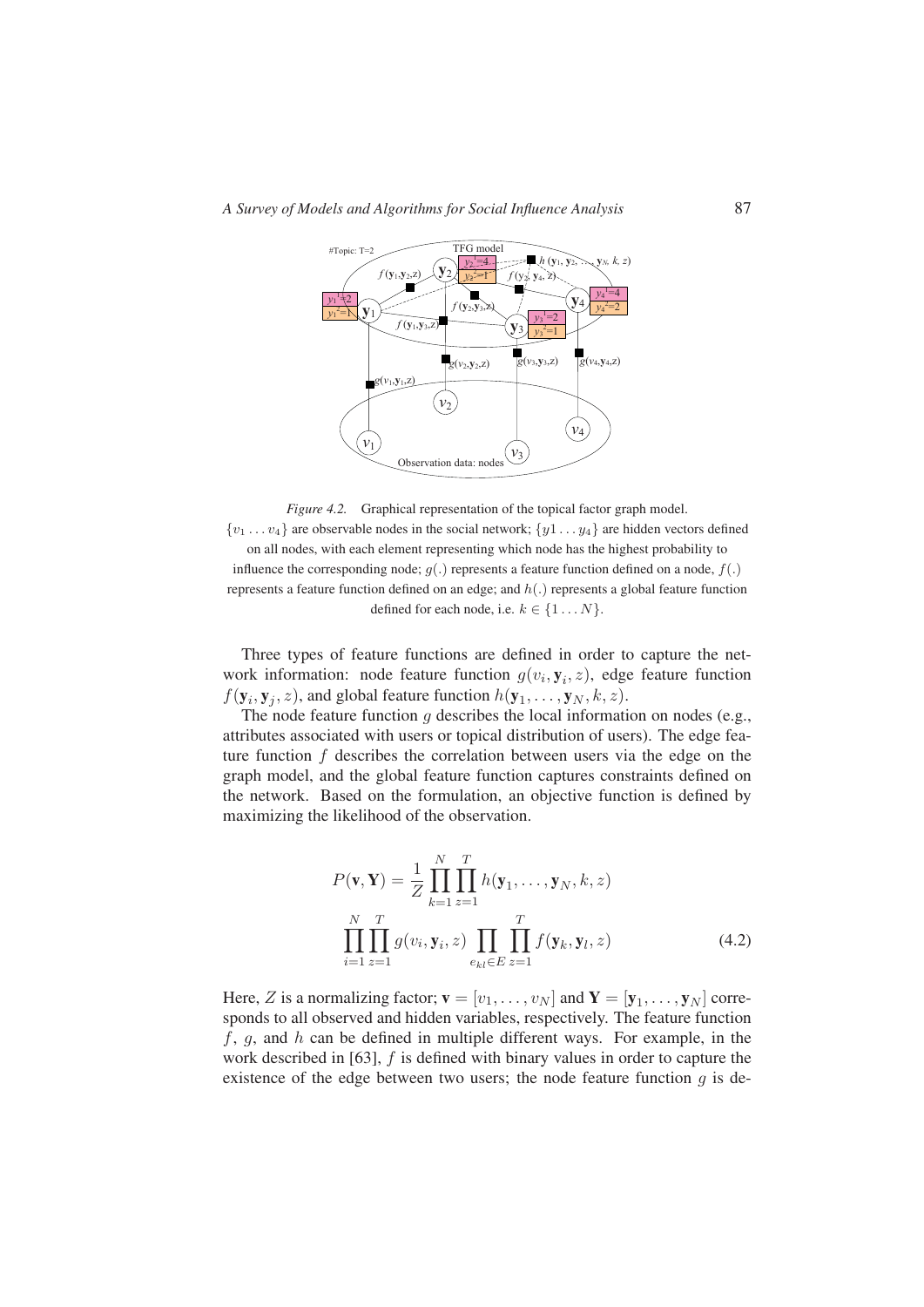fined according to the similarity of two users on a topic; and the global feature function h is defined as a constraint.

Based on this formulation, the task of social influence is cast as that of identifying the node which has the highest probability to influence another node on a specific topic along with the edge. This is the same as that of maximizing the likelihood function  $P(\mathbf{v}, \mathbf{Y})$ .

#### 2.2 Existential Test for Social Influence

Anagnostopoulos et al. [2] try to differentiate social influence from homophily or confounding variables by proposing the shuffle test and edge reversal test. The idea of shuffle test is that if social influence does not play a role, even though an agent's probability of activation could depend on her friends, the timing of such an activation should be independent of the timing of other agents. Therefore, the data distribution and characteristics will not change even if the exact time of occurrence is shuffled around. The idea of edge-reversal test is that other forms of social correlation (than social influence) are only based on the fact that two friends often share common characteristics or are affected by the same external variables and are independent of which of these two individuals has named the other as a friend. Thus, reversing the edges will not change our estimate of the social correlation significantly. On the other hand, social influence spreads in the direction specified by the edges of the graph, and hence reversing the edges should intuitively change the estimate of the correlation. Anagnostopoulos and et al. [2] test their models using tagging data from Flickr and validate social influence as a source of correlation between the actions of individuals with social ties.

The proposed tests in [2] assume a static network, which is true in many real social networks. LaFond and Neville [25] propose a different randomization test with the use of a relational autoregression model. More specifically, they propose to model the social network as a time-evolving graph  $G_t = (V, E_t)$ where V is the set of all nodes,  $E_t$  is the set of all edges at time t. Besides  $G_t$ , the nodes have some attribute at time t denoted by  $X_t$ . The main idea is that selection and social influence can be differentiated through the autocorrelation between  $X_t$  and  $G_t$ . On the one hand, the selection process can be represented as a causal relationship from  $X_{t-1}$  to  $G_t$ , which means the node attributes at time  $t - 1$ , i.e.,  $X_{t-1}$ , determines the social network at  $G_t$ . On the other hand, the social influence can be represented as the causal relation from  $G_{t-1}$  to  $X_t$ , which means the social network at time t, i.e.,  $G_t$ , determines the node attributes at time t, i.e.,  $X_t$ .

Aral et al. [3] propose a diffusion model for differentiating selection and social influence. In particular, their intuition is that although the diffusion patterns created by peer influence-driven contagions and homophilous diffusion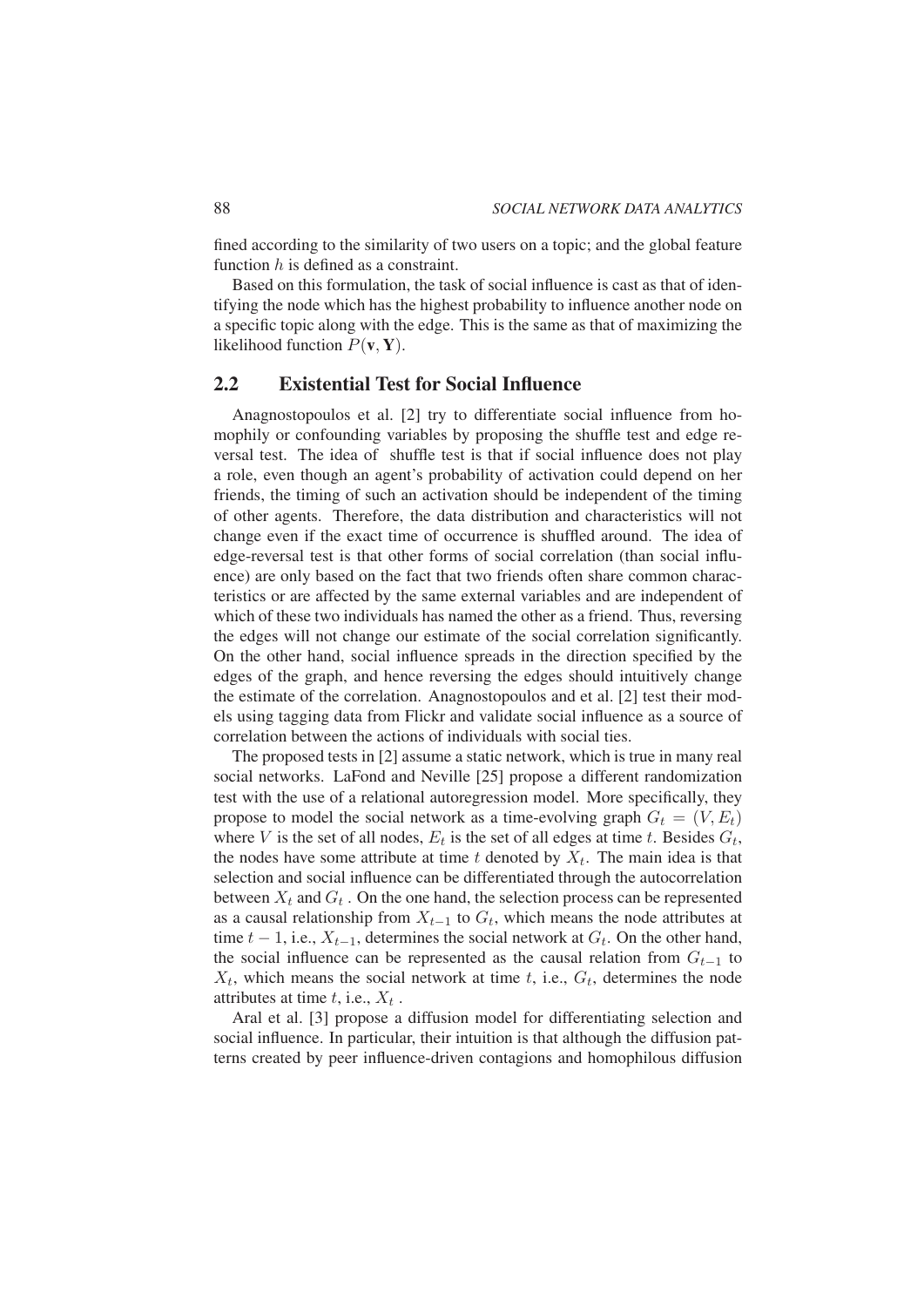are similar, the effects are likely to result in significantly different dynamics. Influence-driven contagions are self-reinforcing and display rapid, exponential, and less predictable diffusion as they evolve, whereas selection-driven diffusion processes are governed by the distributions of characteristics over nodes. In [3], they develop a matched sample estimation framework to distinguish influence and homophily effects in dynamic networks.

Social influence in Healthcare. Christakis and Fowler studied the effect of social influence on health related issues including alcohol consumption [56], obesity [16], smoking [17], trouble sleep [49], loneliness [13], happiness [26]. In these studies, they use longitudinal data covering roughly 12,000 people and correlate health status and social network structure over a 32-year period. They found that clusters of nodes with similar health status in the network. In another word, people tend to be more similar in health status to their friends than in a random graph. The main focus of all these studies is to explain why homophily of health status is present. The analysis in Christakis and Fowler argues that, even accounting for effects of selection and confounding variables, there is significant evidence for social influence as well. The evidence suggests that health status can be influenced by the health status of the neighbors. For example, their obesity study [16] suggests that obesity may exhibit some amount of "contagion" in the social network. Although people do not necessarily catch it as the way one catches the flu, it can spread through the underlying social network via the mechanism of social influence. Similar observations of their study on alcohol consumption[56] discover that clusters of drinkers and abstainers were present in the network at all time points, and the clusters extended to 3 degrees of separation through the social network. These clusters were not only due to selective formation of social ties among drinkers but also seem to reflect social influence. Changes in the alcohol consumption behavior of a person's social network had a statistically significant effect on that person's subsequent alcohol consumption behavior. The behaviors of immediate neighbors and co-workers were not significantly associated with a person's drinking behavior, but the behavior of relatives and friends was.

#### 2.3 Influence and Actions

Influence is usually reflected in changes in social action patterns (user behavior) in the social network. Recent work [31, 68] has studied the problem of learning the influence degree from historical user actions, while some other work [58, 64] investigates how social actions evolve in the context of the network, and how such actions are affected by social influence factors. Before introducing these methods, we will first define the time-varying attribute augmented networks with user actions: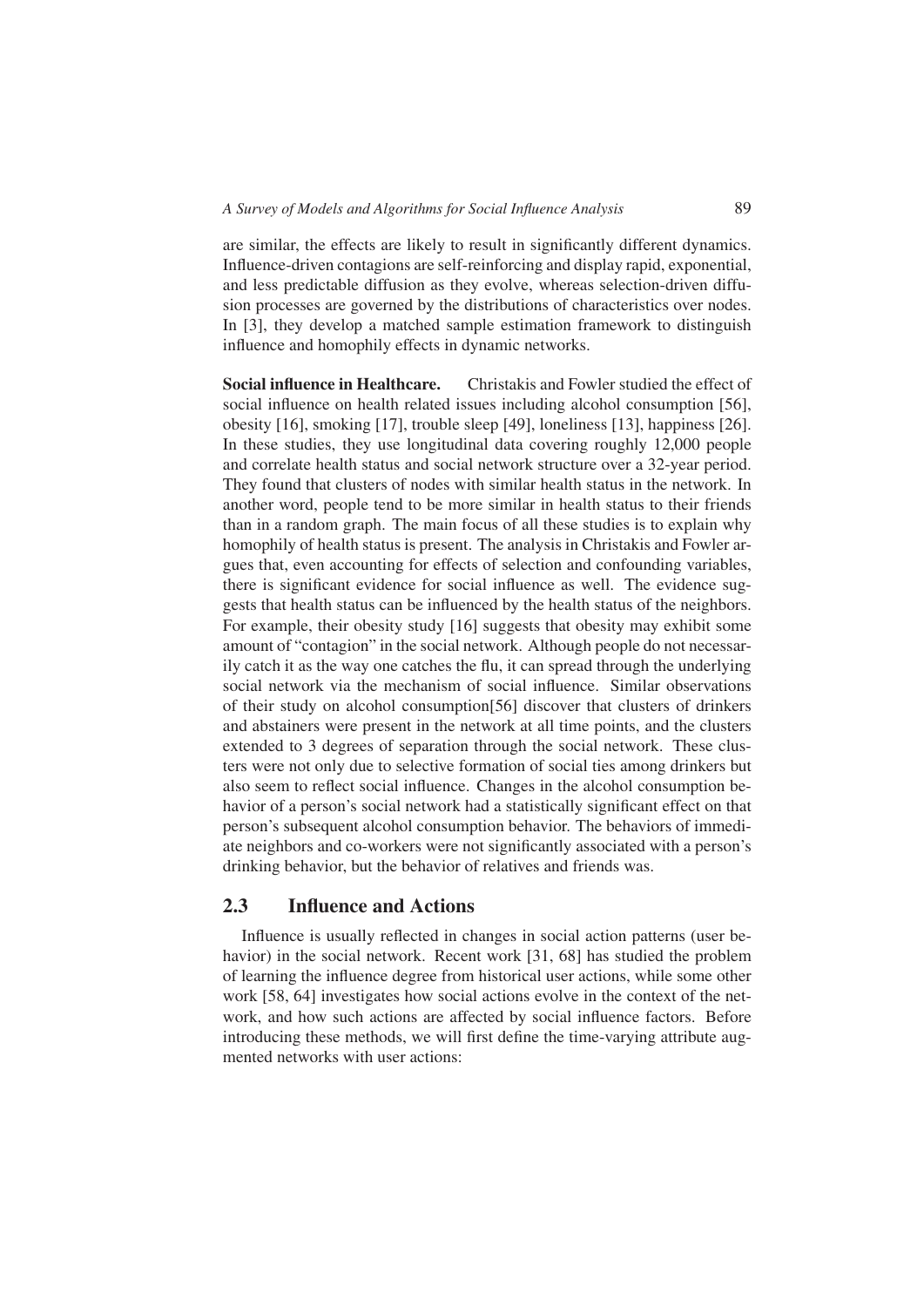DEFINITION 4.1 *Time-varying attribute-action augmented network: The timevarying attribute-action augmented network is denoted as*  $G^t = (V^t, E^t, X^t, Y^t)$ , wheren  $V^t$  is the set of users and  $E^t$  is the set of links between users at time t *wheren*  $V^t$  *is the set of users and*  $E^t$  *is the set of links between users at time t,*  $X<sup>t</sup>$  represents the attribute matrix of all users in the network at time t and  $Y<sup>t</sup>$ *represents the set of actions of all users at time* t*.*

For all actions, they define a set of action tuples as  $Y = (v, y, t)$ , where  $v \in V^t, t \in 1, \cdots, T$ , and  $y \in Y^t$ .<br>Learning influence probabilities

Learning influence probabilities Goyal et al. [31] study the problem of learning the influence degrees (called probabilities) from a historic log of user actions. They present the concept of user influential probability and action influential probability. The assumption is that if user  $v_i$  performs an action y at time t and later  $(t' > t)$  his friend  $v_j$  also perform the action, then there is an influence from  $v_i$  on  $v_j$ . The goal of learning influence probabilities [31] is find a (static of dynamic) model to best capture the user influence and action influence information in the network. They give a general user influential probability and action influential probability definitions as follows:

**User Influence Probability** 

$$
infl(v_i) = \frac{|\{y|\exists v, \Delta t : prop(a, v_i, v_j, \Delta t) \wedge 0 \le \Delta t|}{Y_{v_i}}
$$

**Action Influence Probability** 

$$
infl(y) = \frac{|\{v_i | \exists v_j, \Delta t : prop(a, v_j, v_i, \Delta t) \land 0 \le \Delta t\}|}{number of users performing y}
$$

where  $\Delta t = t_i - t_i$  represents the difference between the time when user  $v_i$ performing the action and the time when user  $v_i$  performing the action, given  $e_{ij} = 1$ ;  $prop(a, v_i, v_j, \Delta t)$  represents the action propagation score.

Goyal et al. [31] propose three methods in order to approximate the action propagation  $prop(a, v_i, v_j, \Delta t)$ : 1) static model (based on Bernoulli distribution, Jaccard Index, and Partial Credits), 2) Continuous Time (CT) Model, and 3) Discrete Time (DT) Model. The model can be learned with a two-stage algorithm. Finally, the learned influence probabilities have been applied to action prediction and the experiments show that the Continuous Time (CT) model can achieve a better performance than other models on the Flickr social network with the action of "joining a group".

Social action tracking The main advantage of methods proposed in [31] is that the model is scalable and it is effective for a large social network. One limitation is that it ignores the correlation between user actions, and it also does not consider the attributes associated with each user node.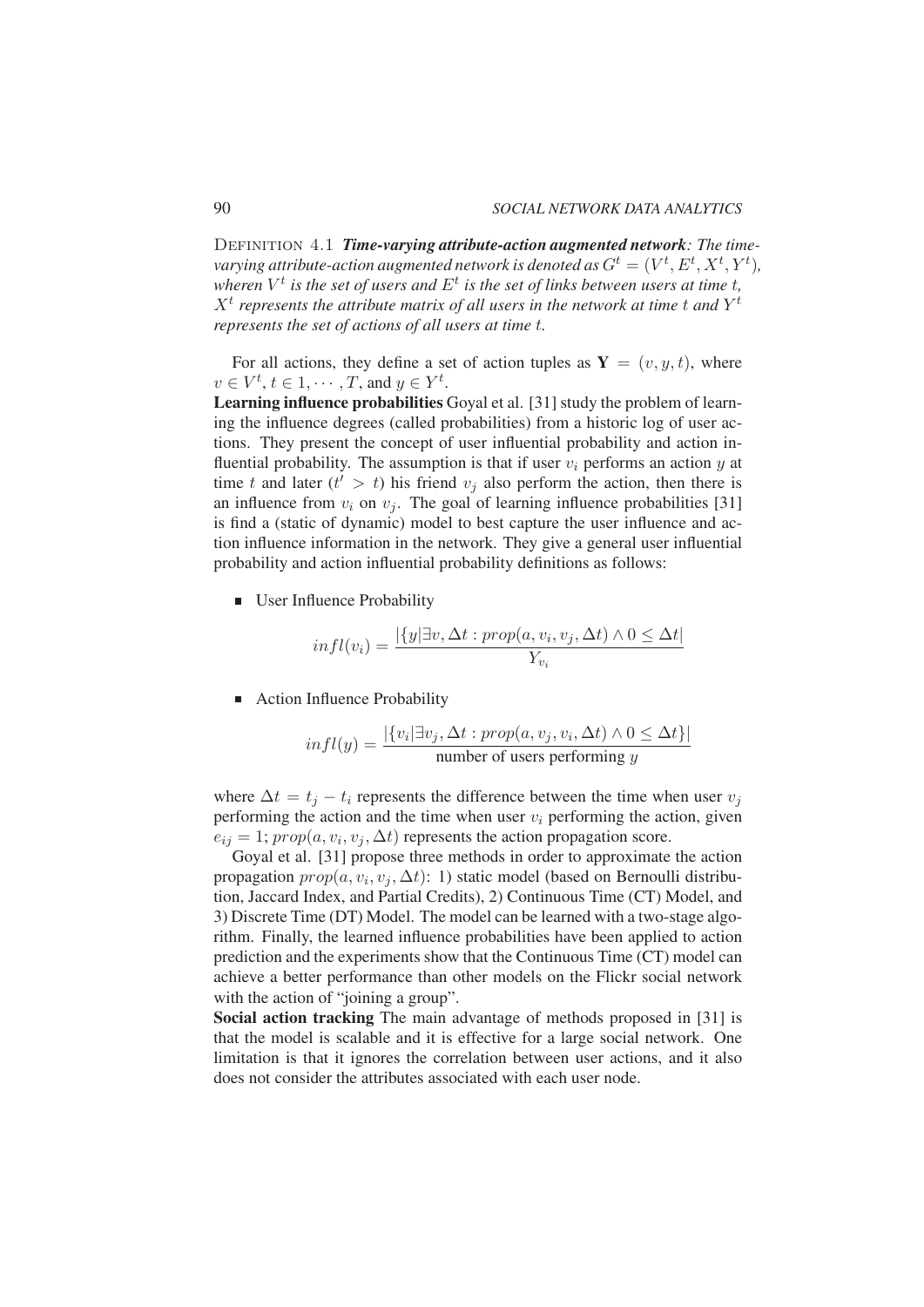

*Figure 4.3.* Social influence. The x-axis stands for the percentage of one's friends who perform an action at  $t - 1$  and the y-axis represents the likelihood that the user also performs the action at t.

To address this problem, Tan et al. [62] propose the social action tracking problem. This problem discusses how to simultaneously model the social network structure, user attributes and user actions over time. They perform an analysis on three real social networks: Twitter<sup>1</sup>, Flickr<sup>2</sup>, and Arnetminer<sup>3</sup>. On Twitter, the action is defined as whether a user discusses the topic "Haiti Earthquake" on his microblogs (tweets). On Flickr, the action is defined as whether a user adds a photo to his favorite list. In the case of Arnetminer, the action is defined as whether a researcher publishes a paper on a specific conference (or journal). The analysis includes three aspects: (1) social influence; (2) timedependency of user actions; (3) action correlation between users. Figure 4.3 [62] shows the effect of social influence. We see that with the percentage of one's friends performing an action increasing, the likelihood that the user also performs the action is increased. For example, when the percentage of one's friends discussing "Haiti Earthquake" on their tweets increases the likelihood that the user herself posts tweets about "Haiti Earthquake" is also increased significantly. Figure 4.4 illustrates how a user's action is dependent on his historic behaviors. It can be seen that a strong time-dependency exists for users' actions. For instance, on Twitter, averagely users who posted tweets about "Haiti Earthquake" will have a much higher probability  $(+20 \text{ to } 40\%)$  to post tweets on this topic than those who never discussed this topic on their blogs. Figure 4.5 shows the correlation between users' actions at the same timestamp. An interesting phenomenon is that friends may perform an action at the same time. For example, on Twitter, two friends have a higher probability  $(+19.6\%)$ to discuss the "Haiti Earthquake" than two users randomly chosen from the network.

In order to model and track social influence and user actions, Tan et al. [62] propose a Noise-Tolerant Time-varying Factor Graph Model (NTT-FGM), which is based on three intuitions:

<sup>1</sup>http://www.twitter.com, a microblogging system.

<sup>2</sup>http://www.flickr.com, a photo sharing system.

<sup>3</sup>http://arnetminer.org, an academic search system.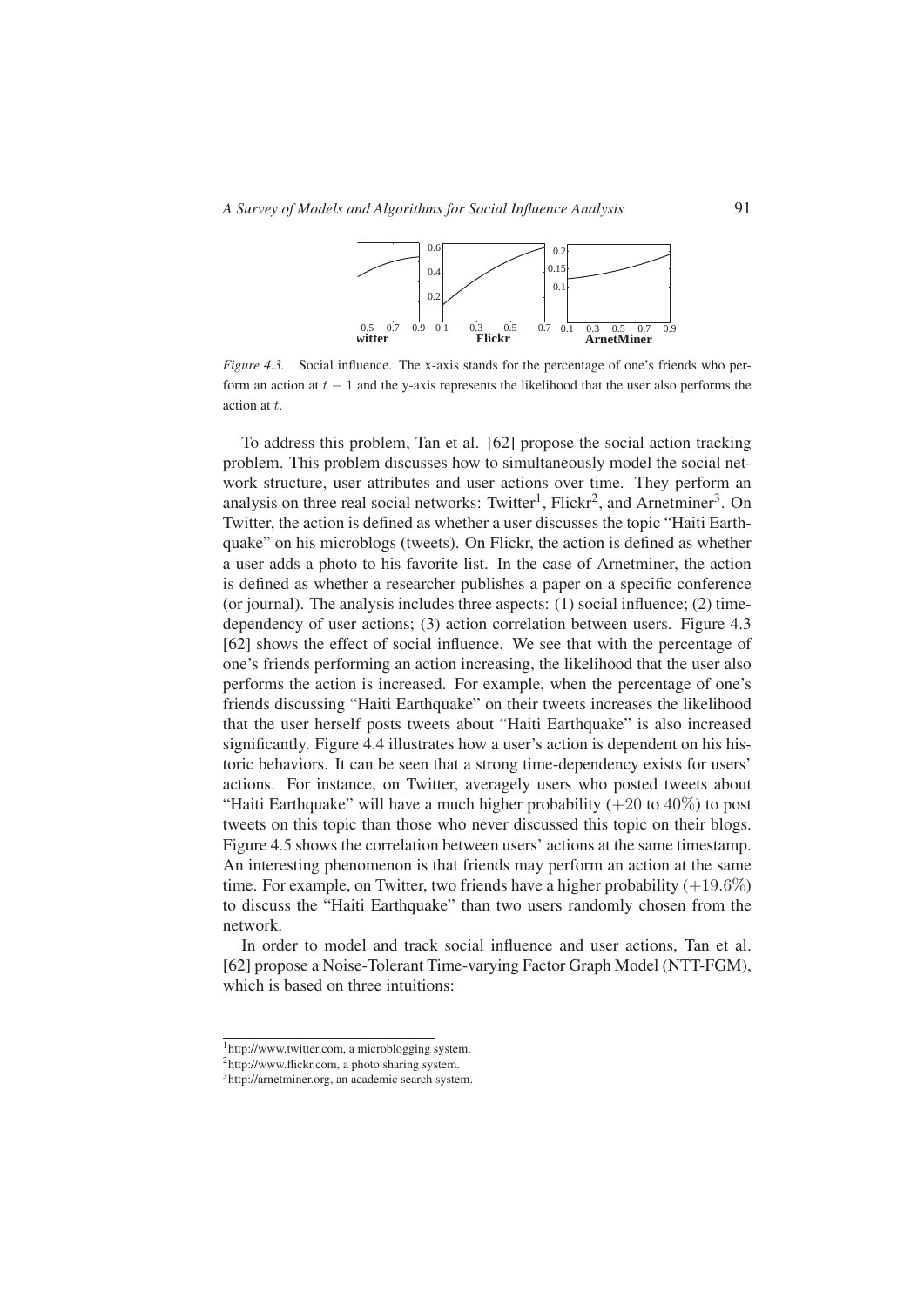

*Figure 4.4.* Time-dependency of user actions. The x-axis stands for different timestamps. "dependent" denotes the likelihood that a user performs an action which was previously performed by herself; "average" represents the likelihood that a user performs the action.



*Figure 4.5.* Action correlation. The x-axis stands for different time windows. "friend" denotes the likelihood that two friends perform an action together; "random" represents the likelihood that two random users perform the action together.

- 1 User actions at time t are influenced by their friends' historic actions  $(time < t)$ .
- 2 User actions at time t are usually dependent on their previous actions.
- 3 User actions at a same time t have a (strong) correlation.

Moreover, the discrete variable  $y_i^t$  only models the user action at a coarse<br>relative cannot describe the intention of the user to perform an action. Dilevel, but cannot describe the intention of the user to perform an action. Directly modeling the social action Y would inevitably introduce noise into the model. A continuous variable for modeling the *action bias* is favorable. Thus, the concept of latent action state is presented:

DEFINITION 4.2 *Latent action state:* For each user action  $y_i^t$ , we define a<br>(continuous) latent state  $z^t \in [0, 1]$  which corresponds to a combination of (continuous) latent state  $z_i^t \in [0,1]$ , which corresponds to a combination of<br>the observed action *w* and a possible bias, to describe the actual intensity of *the observed action* <sup>y</sup>i *and a possible bias, to describe the actual intensity of the intention of the user to perform the action.*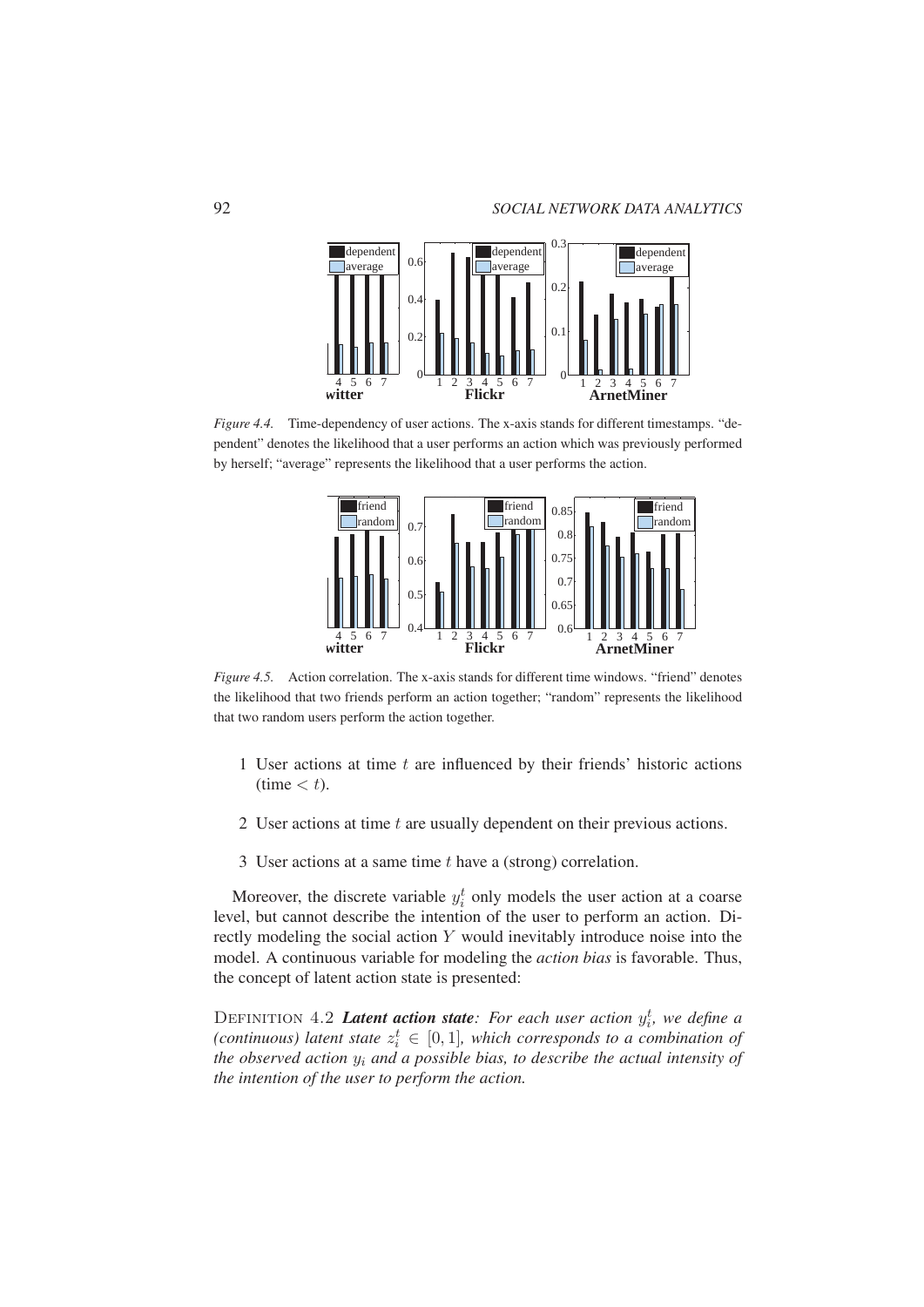

*Figure 4.6.* Graphical representation of the NTT-FGM model. Each circle stands for a user's latent action state  $z_t^t$  at time t in the network, which is used to characterize the intention degree of the user to perform the action; the latent state is associated with the action  $y_i^t$ , a vector of attributes  $\mathbf{x}_i^t$ , and depends on friends' historic actions  $\mathbf{z}_{\sim v_i}^{t-1}$  and correlates with friends' actions  $z^t_{\sim v_i}$  at time t; g(.) denotes a factor function to represent the friends' influence on a user's action;  $h_i(.)$  represents a factor defined on user  $v_i$ 's attributes; and  $h_{ij}(.)$  represents a factor to capture the correlation between users' actions.

Figure 4.6 shows the graphical structure of the NTT-FGM model. An action of user  $v_i$  at time t, i.e.,  $y_i^t$  is modeled by using a (continuous) latent action<br>state  $z^t$  which is dependent on friends' historic actions  $z^{t-1}$  (where  $\alpha, v$  repstate  $z_i^t$ , which is dependent on friends' historic actions  $\mathbf{z}_{\sim v_i}^{t-1}$  (where  $\sim v_i$  rep-<br>resents friends of user *v*<sub>i</sub> in the network) users' action correlation  $\mathbf{z}^t$  and resents friends of user  $v_i$  in the network), users' action correlation  $\mathbf{z}_{\sim v_i}^t$ , and<br>users' attributes  $\mathbf{x}^t$ . Specifically, in the NTT EGM model, each discrete action vectors include of stead of  $v_i$  in the network), stead contracted  $z_{\sim v_i}$ , and users' attributes  $x_i^t$ . Specifically, in the NTT-FGM model, each discrete action is manned into the latent state space and the action bia is mapped into the latent state space and the action bias is modeled using a factor function. For example, for  $y_i^t = 1$ , a small value of its corresponding  $z_i^t$ <br>suggests that a user *y*; has a low intention to perform the action, thus a large suggests that a user  $v_i$  has a low intention to perform the action, thus a large<br>exting his let  $\mathbf{z}^{t}$ . Not influence between users is modeled using the la action bias  $|y_i^t - z_i^t|$ . Next, influence between users is modeled using the latent states based on the same assumption: latent states of user actions at time tent states based on the same assumption: latent states of user actions at time t are conditionally independent of all the previous states given the latent states at time  $t - 1$ . Finally, the correlation between actions is also modeled in the latent state space. A Markov random field is defined to model the dependency (correlation) among the continuous latent states.

Thus, given a series of attribute augmented networks  $G = \{G^t = (V^t, E^t, X^t, Y^t)\}, t \in$  $\{1, \dots, T\}$  and  $V = V^1 \cup V^2 \cup \dots \cup V^T$ ,  $|V| = N$ , the joint distribution over the actions Y given G can be written as follows:

$$
p(\mathbf{Y}|\mathbf{G}) = \prod_{t=1}^{T} \prod_{i=1}^{N} f(y_i^t | z_i^t) f(z_i^t | \mathbf{z}_{\sim v_i}^{t-1}) f(z_i^t | \mathbf{z}_{\sim v_i}^t, \mathbf{x}_i^t)
$$
(4.3)

where notation  $\sim v_i$  represents neighbors of  $v_i$  in the social network. The joint probability has three types of factor functions:

Action bias factor:  $f(y_i^t | z_i^t)$  represents the posterior probability of user<br>*i*<sup>2</sup> action *i*<sub>2</sub> at time *t* given the continuous latent state  $z^t$ .  $v_i$ 's action  $y_i$  at time t given the continuous latent state  $z_i^t$ ;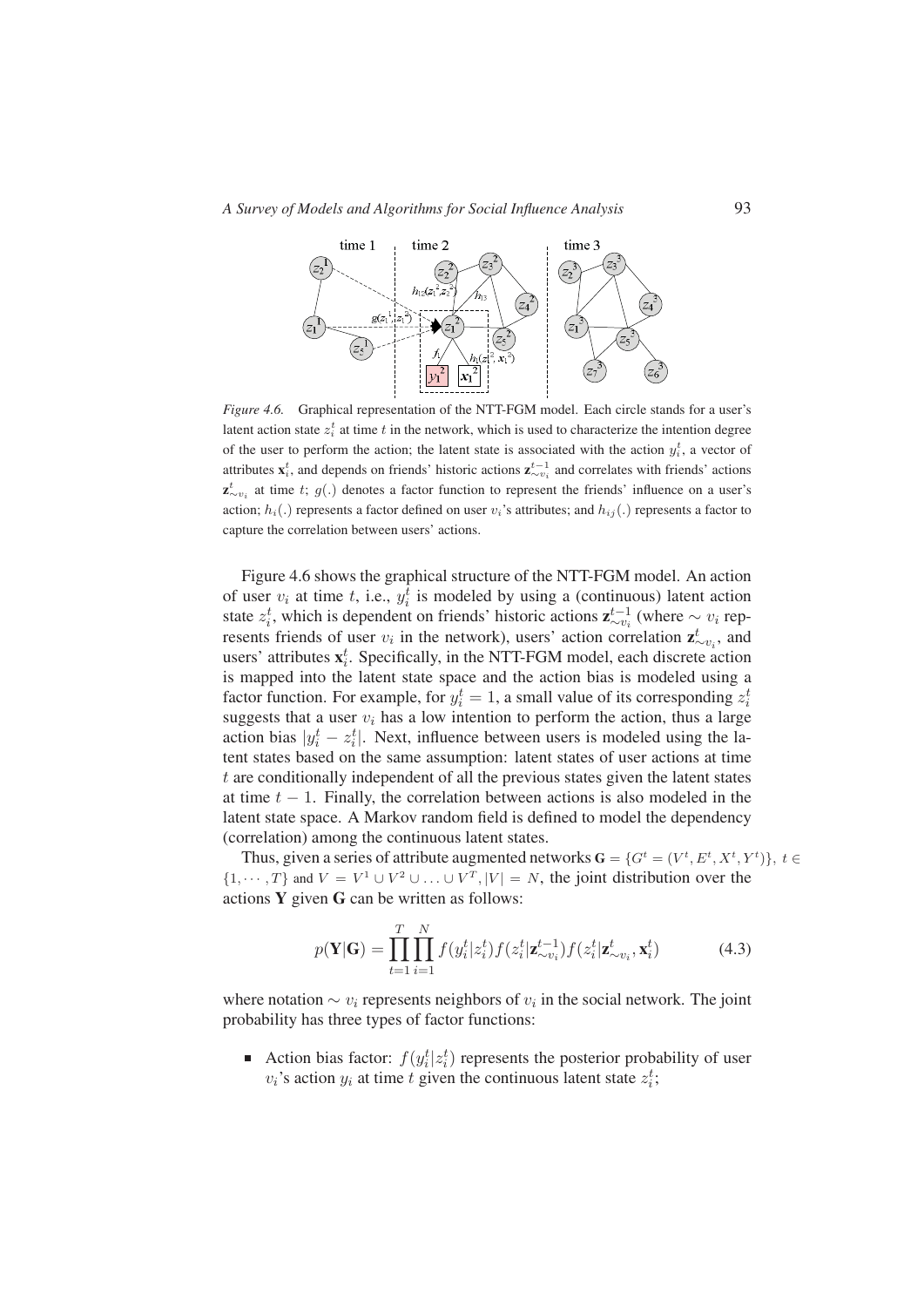- Influence factor:  $f(z_i^t | \mathbf{z}_{\sim v_i}^{t-1})$  reflects friends' influence on user  $v_i$ 's action at time *t*: at time t;
- Correlation factor:  $f(z_i^t | z^t_{\sim v_i}, \mathbf{x}_i^t)$  denotes the correlation between users' action at time *t* action at time t.

The three factors can be instantiated in different ways, reflecting the prior knowledge for different applications. Finally, in the work [62], all the three factor function are defined by quadratic functions due to two reasons: the quadratic function is integrable and it offer the possibility to design an exact solution to solve the objective function (joint probability). Finally, the model is learned using an EM-style algorithm and for scale up to large-scale data sets, a distributed learning algorithm has been designed based on the MPI (Message Passing Interface).

Mixture model for user actions Manavoglu et al. [47] propose a mixturemodel based approach for learning individualized behavior (action) models for Web users where a behavior model is a probabilistic model describing which actions the user will perform in the future.

They first build a global behavior model for the entire population and then personalize this global model for the existing users by assigning each user individual component weights for the mixture model, and then use these individual weights to group the users into behavior model clusters. Finally they show that the clusters generated in this manner are interpretable and able to represent dominant behavior patterns.

They claim that they are able to eliminate one of the biggest problems of personalization, which is the lack of sufficient information about each individual. This is achieved by starting with a global model and optimizing the weights for each individual with respect to the amount of data available for him or her.

Specifically, for each action in a user session, the history  $H(U)$  is defined by the ordered sequence of actions, which have been observed so far. Their behavior model for individual  $U$  is a model, that predicts the next action  $A^{next}$  given the history  $H(U)$ . Therefore the problem is to infer this model,  $P(A^{next}|H(U), Data)$ , for each individual given the training data. For example, the Markov model is often used for such problems.

In the first stage, they use a global mixture model to capture the ordered sequence of actions for an individual  $U$  as follows:

$$
P(A^{next}|H(U), Data) = \sum_{k=1}^{N_c} \alpha_k P(A^{next}|H(U), Data, k)
$$
 (4.4)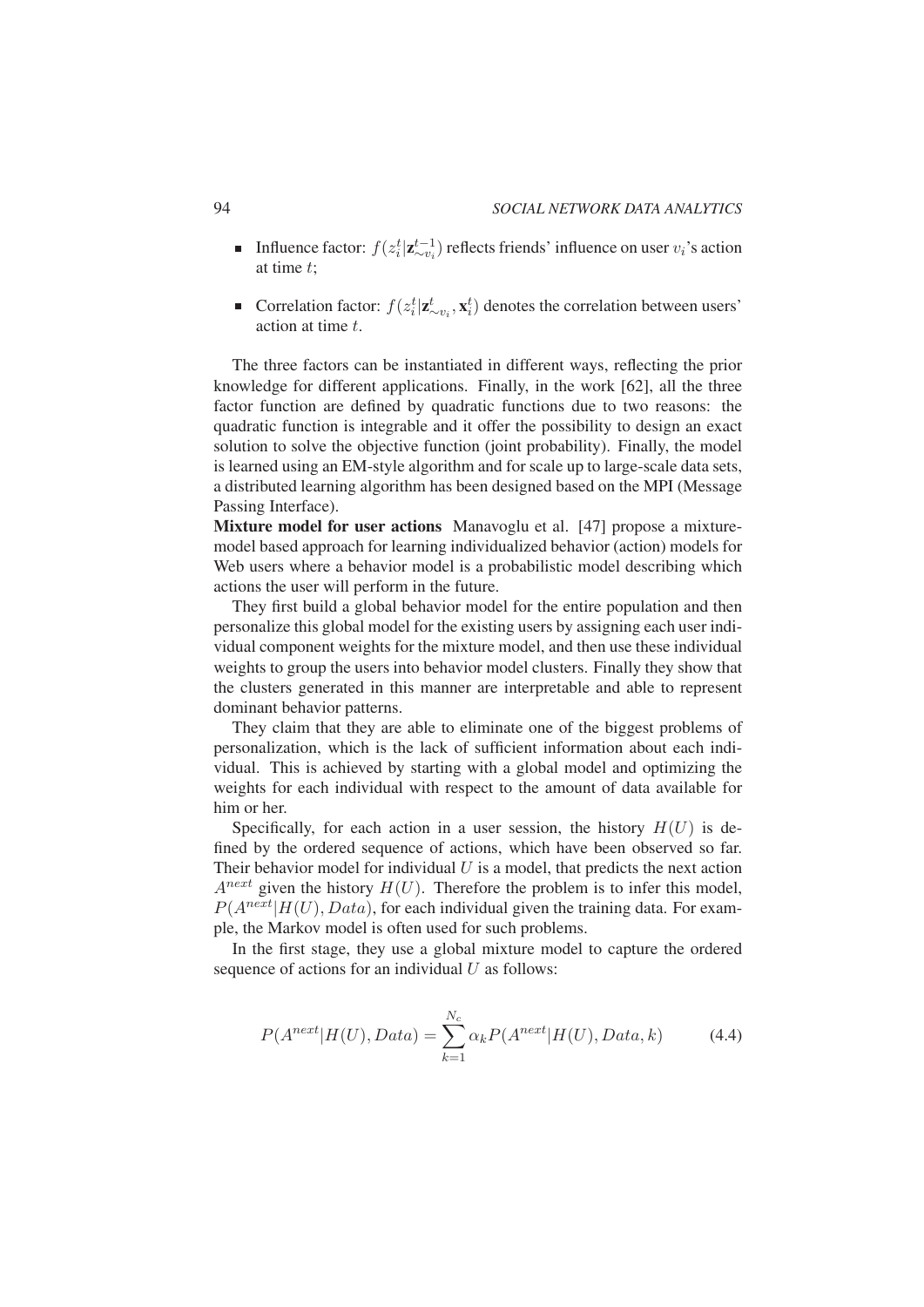*A Survey of Models and Algorithms for Social Influence Analysis* 95

where  $\sum_{k=1}^{N_c} \alpha_k = 1$ ,  $\alpha_k$  is the prior probability of cluster k, and  $P(A^{next}|H(U), Data, k)$ is the distribution for the k-th component. For the global model, the different

 $\alpha_k$  take on the same values across all the users.

There are two ways to model the cluster-specific distributions: a first order Markov model and the maximum entropy model. Regarding the Markov model, we can use the following way to model the  $k$ -th cluster distribution

$$
P(A^{next}|H(U), Data, k) \propto \theta_{0,k} \prod_{h=1}^{|H(U)|} \theta_{h \to (h+1),k}
$$
 (4.5)

where  $\theta_{0,k}$  is the probability of observing  $H(U)_0$  as the first action in the history, and  $\theta_{h\to(h+1),k}$  is the probability of observing a transition from action number h to action number  $h + 1$  in the history.

In the second stage, we personalize the mixture model by using individual cluster probabilities,  $\alpha_{U,k}$ 's, for each user as follows:

$$
P_U(A^{next}|H(U), Data) = \sum_{k=1}^{N_c} \alpha_{U,k} P(A^{next}|H(U), Data, k)
$$
 (4.6)

where  $\sum_{k=1}^{N_c} \alpha_{U,k} = 1$ . The component distribution,  $P(A^{next}|H(U), Data, k)$ , is the same as in global mixture model: either maximum entropy or Markov

model, which is fixed across all users.

An EM-style algorithm is utilized to estimate the model parameters.

#### 2.4 Influence and Interaction

Besides the attribute and user actions, influence can be also reflected by the interactions between users. Typically, online communities contain ancillary interaction information about users. For example, a Facebook user has a Wall page, where her friends can post messages. Based on the messages posted on the Wall, one can infer which friends are close and which are acquaintances only. Similarly, one can use follower and following members on Twitter to infer the strength of a relationship.

Xiang et al [68] propose a latent variable model to infer relationship strength based on profile similarity and interaction activity, with the goal of automatically distinguishing strong relation- ships from weak ones. The model attempts to represent the intrinsic causality of social interactions via statistical dependencies. It distinguishes interaction activity from user profile data, and integrates two types of information by considering the relationship strength to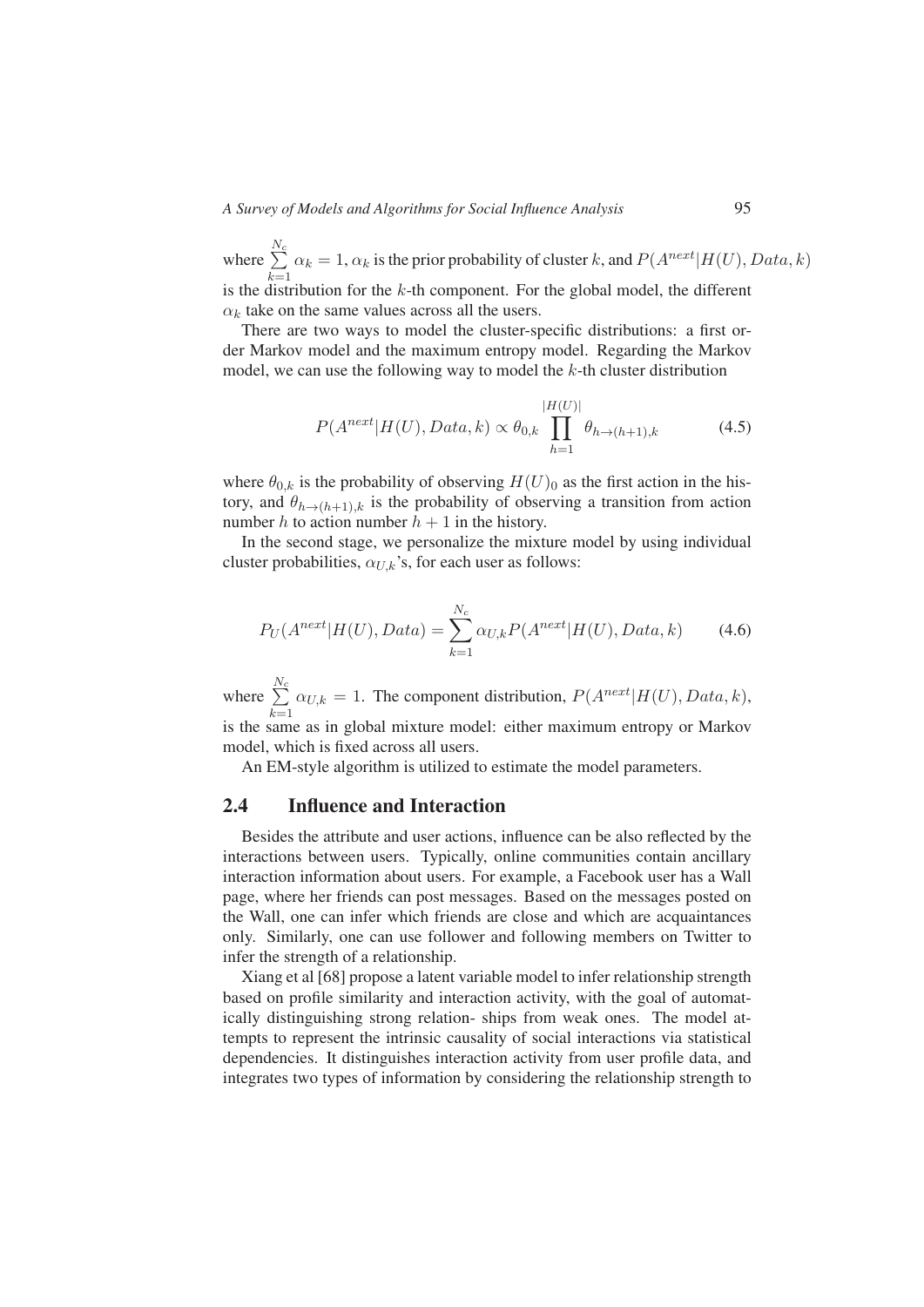

*Figure 4.7.* From blog graph to influence graph

be the hidden effect of user profile similarities, as well as the hidden cause of the interactions between users.

The input to the problem can be considered an attribute-augmented network  $G = (V, E, X)$  with interaction information  $\mathbf{m}_{ij} \subset M$  between users, where  **is a set of different interactions between users**  $v_i$  **and**  $v_j$ **. The model also** uses continuous latent variable  $z$ , but for each link rather than action. The latent variable can be further treated as the strength of the social influence.

There are some methods aiming to model social influence using a link analysis method. The basic idea is similar to the concept of random walks. Java et al. [39] employ such a method to model the influence in online social networks.

Figure 4.7 shows the conversion of a blog network into an influence graph. A link from  $u$  to  $v$  indicates that  $u$  is influenced by  $v$ . The edges in the influence graph are the reverse of the blog graph to indicate this influence. Multiple edges indicate stronger influence and are weighted higher. In the influence graph, the direction of edges is opposite as the blog graph. And the influence weight can be calculated

$$
W_{u,v} = \frac{C_{u,v}}{d_v}
$$

Based on the influence graph, they proposed several typical applications, such as spam detection and node selection. The classical PageRank and HITS algorithms can be also employed here.

2.4.1 Influence and Friendship Drift. Sarkar et al. [57] study the problem of friendships drifting over time. They explore two aspects of social network modeling by the use of a latent space model. First, they generalize a static model of relationships into a dynamic model that accounts for friendships drifting over time. Second, they show how to make it tractable to learn such models from data, even as the number of entities  $n$  gets large. The generalized model associates each entity with a point in p-dimensional Euclidean latent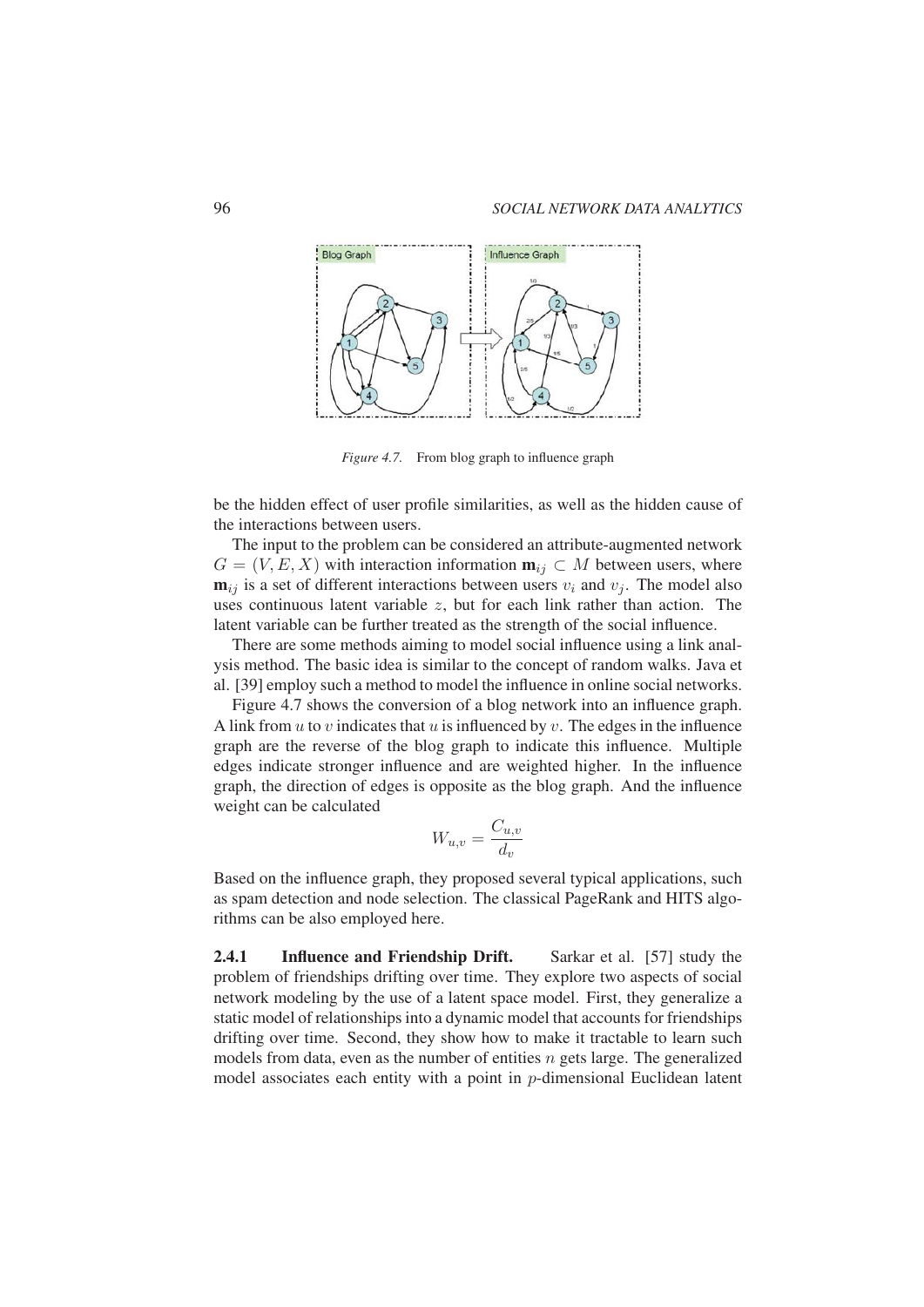space. The points can move as time progresses but large moves in latent space are improbable. Observed links between entities are more likely if the entities are close in latent space. They show how to make such a model tractable (subquadratic in the number of entities) by the use of the following characteristics (a) appropriate kernel functions for similarity in latent space; (b) the use of low dimensional KD-trees; (c) a new efficient dynamic adaptation of multidimensional scaling for a first pass of approximate projection of entities into latent space; and (d) an efficient conjugate gradient update rule for non-linear local optimization in which amortized time per entity during an update is  $O(logn)$ . They use both synthetic and real data on up to 11,000 entities which indicate near-linear scaling in computation time and improved performance over four alternative approaches. We also illustrate the system operating on twelve years of NIPS co-authorship data.

2.4.2 Influence and Autocorrelation. Autocorrelation refers to correlation between values of the same variable (e.g., action or attribute) associated with linked nodes (users) [51]. More formally, autocorrelation in social networks, and in particular for influence analysis, can be defined with respect to a set of linked users  $e_{ij} = 1, e_{ij} \in E$  and an attribute matrix X associated with these uses, as the correlation between the values of  $X$  on these instance pairs.

Neville et al. provide an overview of research on autocorrelation in a number of fields with an emphasis on implications for relational learning, and outline a number of challenges and opportunities for model learning and inference [51]. Social phenomena such as social influence, diffusion processes, and the principle of homophily give rise to autocorrelated observations as well, through their influence on social interactions that govern the data generation process.

Another related topic is referred to as collective behavior in social networks. Essentially, collective behavior modeling is to understand the behavior correlation in the social network. For this purpose, much work has been done. For example, Tang and Liu [65] aim to predict collective behaviors in social media. In particular, they try to answer the question: given information about some individuals, how can we infer the behavior of unobserved individuals in the same network?

They attempt to utilize the behavior correlation presented in a social network to predict the collective behavior in social media. The input of their problem is the same as Definition 4.1. They propose a framework called *SocDim* [64], which is composed of two steps, which are those of social dimension extraction and discriminative learning respectively. In the instantiation of the framework *SocDim*, modularity maximization is adopted to extract social dimensions. There are several concerns about the scalability of *SocDim*:

• The social dimensions extracted according to modularity maximization are dense.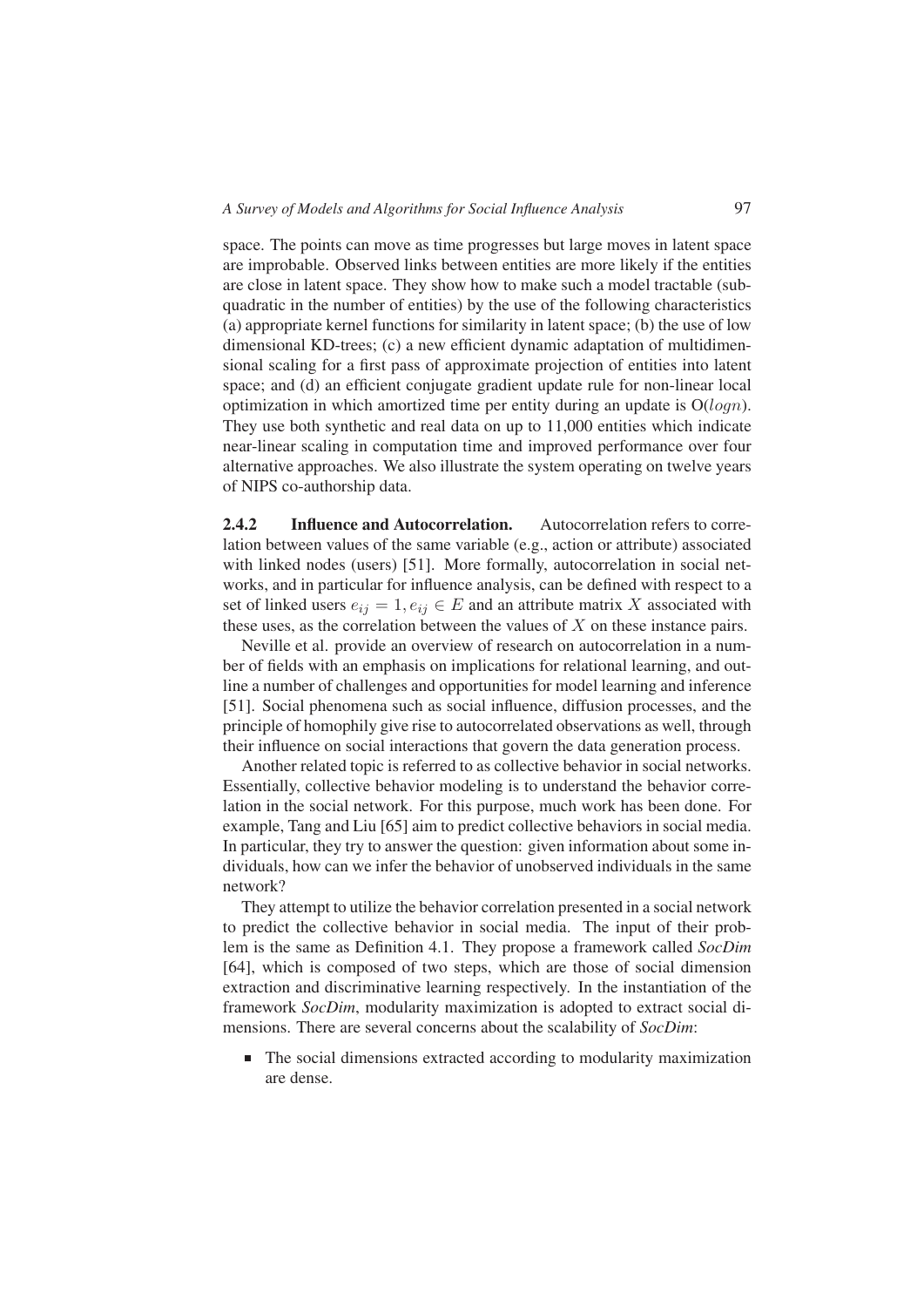- The modularity maximization requires the computation of the top eigenvectors of a modularity matrix which will become a daunting task when the network scales to millions of node.
- Networks in social media tend to evolve which entails efficient update of the model for collective behavior prediction.

2.4.3 Influence and Grouping Behavior. Grouping behavior, e.g., user's participation behavior into a forum, is an important action in the social network. The point of influence and grouping behavior is to study how different factors influence the dynamics of grouping behaviors.

Shi et al. investigated the user participation behavior in diverse online forums [59]. In that paper, they are mainly focused on three central questions:

- 1 What are the factors in online forums that potentially influence people's behavior in joining communities and what is the corresponding impact?
- 2 What are the relationships between these factors, i.e. which ones are more effective in predicting the user joining behavior, and which ones carry supplementary information?
- 3 What are the similarities and differences of user grouping behavior in forums of different types (such as news forums versus technology forums)?

In order to answer the first question, they analyze four features that can usually be obtained from a forum dataset:

- 1 *Friends of Reply Relationship.* Use this feature to describe how users are influenced by the numbers of neighbors with whom they have ever had any reply relationship.
- 2 *Community Sizes.* Use community size as the measurement to quantify the 'popularity' of information.
- 3 *Average Ratings of Top Posts.* Aside from the popularity of information, we are also interested in how the authority or interestingness of information impacts user behavior.
- 4 *Similarities of Users.* This is the only feature with dependency: if two users are 'similar' in a certain way, what is the correlation of the sets of communities they join?

Their first discovery is that, despite the relative randomness, the diffusion curve of influence from users of reply relationships has very similar diffusion patterns. However, the reasons that people are linked together are very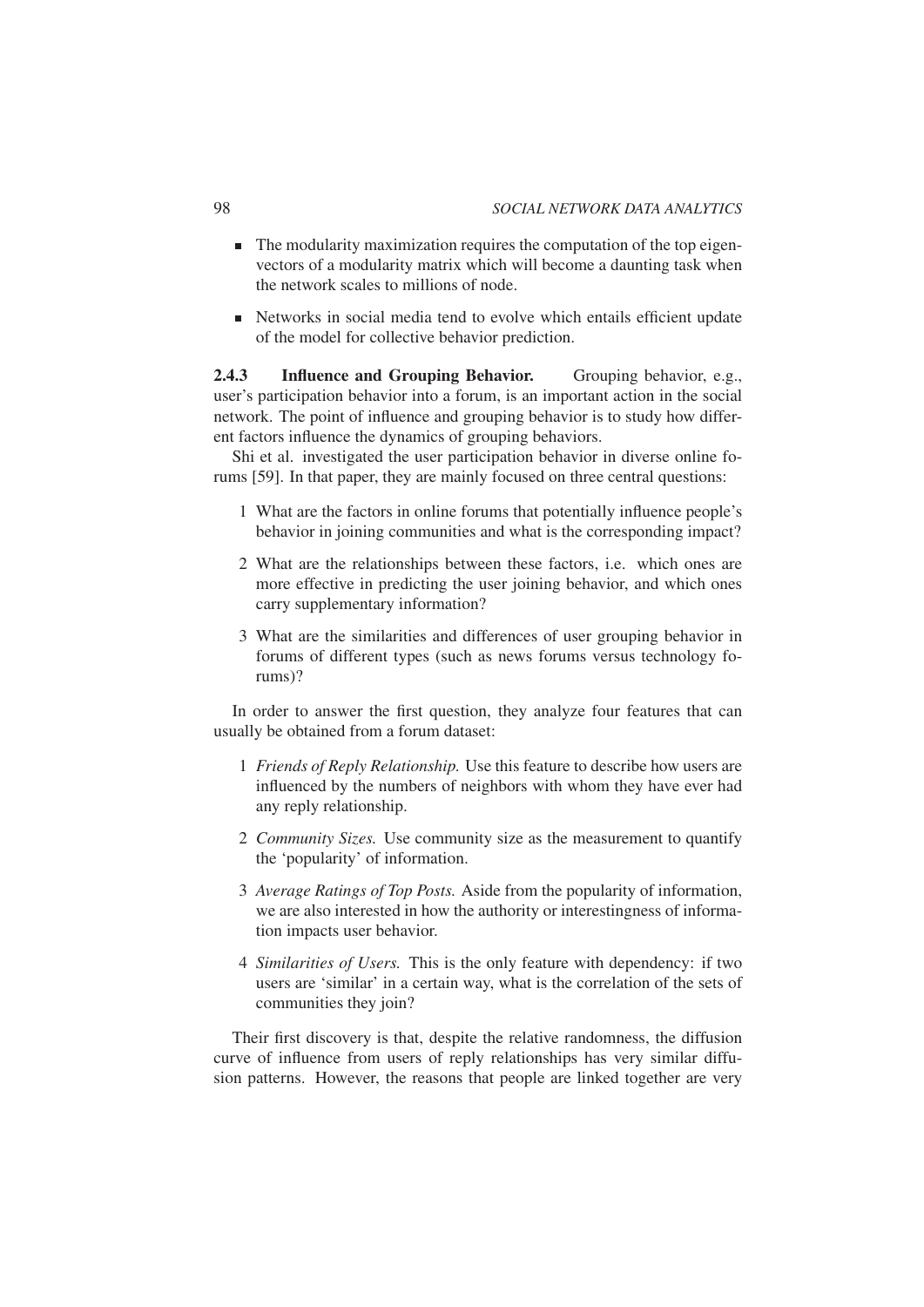different. They also investigate the influence of the features associated with communities, which include the size of communities and the authority or the interestingness of the information in the communities. They find that their corresponding information diffusion curves show some strong regularities of user joining behavior as well, and these curves are very different from those of reply relationships. Furthermore, we analyze the effects of similarity of users on the communities they join, and find two users who communicate more frequently or have more common friends are more likely to be in the same set of communities.

In order to answer the second question, we construct a bipartite graph, whose two sets of nodes are users and communities, to encompass all the features and their relationships in this problem. Based on the bipartite graph, we build a bipartite Markov Random Field (BiMRF) model to quantitatively evaluate how much each feature affects the grouping behavior in online forums, as well as their relationships with each other. BiMRF is a Markov random graph with edges and two-stars as its configuration, and incorporates the node-level features we have described as in a social selection model. The most significant advantage of using the BiMRF model is that it can explicitly incorporate the dependency between different users' joining behavior, i.e., how a user's joining behavior is affected by her friends' joining behavior. The results of this quantitative analysis shows that different features have different effectiveness of prediction in news forums versus technology forums.

Backstrom et al. [4] also explore a large corpus of thriving online communities. These groups vary widely in size, moderation and privacy, and cover an equally diverse set of subject matter. They present a number of descriptive statistics of these groups. Using metadata from groups, members, and individual messages, they identify users who post and are replied-to frequently by multiple group members. They classify these high-engagement users based on the longevity of their engagements. Their results show that users who will go on to become long-lived, highly-engaged user experience significantly better treatment than other users from the moment they join the group, well before there is an opportunity for them to develop a long-standing relationship with members of the group. They also present a simple model explaining long-term heavy engagement as a combination of user-dependent and group dependent factors. Using this model as an analytical tool, they show that properties of the user alone are sufficient to explain 95% of all memberships, but introducing a small amount of group-specific information dramatically improves our ability to model users belonging to multiple groups.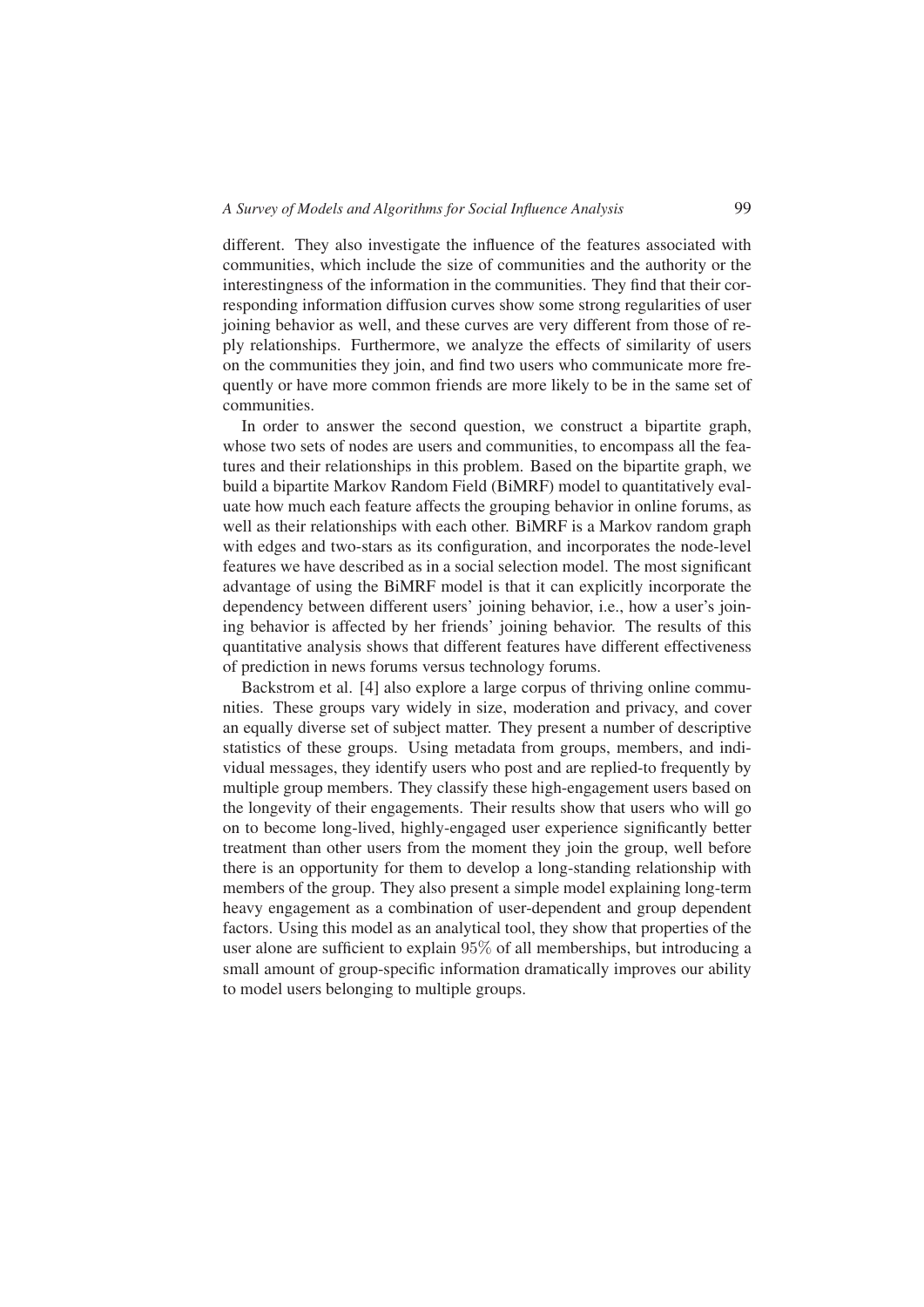## 3. Influence Maximization in Viral Marketing

Social influence analysis has various real-world applications. Influence maximization in viral marketing is an example of such an important application. In this section, we will introduce the problem of influence maximization and review recent research progress. We will also introduce relevant work on representative user and expert discovery.

#### 3.1 Influence Maximization

The problem of influence maximization can be traced back to the research on "word-of-mouth" and "viral marketing" [6, 11, 21, 38, 46, 55]. The problem of often motivated by the determination of potential customers for marketing purposes. The goal is to minimize marketing cost and more generally to maximize profit. For example, a company may wish to market a new product through the natural "word of mouth" effect arising from the interactions in a social network. The goal is to get a small number of influential users to adopt the product, and subsequently trigger a large cascade of further adoptions. In order to achieve this goal, we need a measure to quantify the intrinsic characteristics of the user (e.g., the expected profit from the user) and the user network value (e.g., the expected profit from users that may be influenced by the user). Previously, the problem has mainly been studied in marketing decision or business management. Domingos and Richardson [21] formulated this problem as a ranking problem using a Markov random field model. They further present an efficient algorithm to learn the model [55]. However, the method models the marketing decision process in a "black box". How users influence each other once a set of users have been marketed (selected), how they will influence their neighbors and how the diffusion process will continue are problems which are still not fully solved. Kempe et al. [41] took the first step to formally define the process in two diffusion models and theoretically proved that the optimization problem of selecting the most influential nodes in the two models is NP-hard. They have developed an algorithm to solve the models with approximation guarantees. The efficiency and scalability of the algorithm has been further improved in recent years [14, 15]. We will skip the work in marketing or business and focus on the formulation of the problem and model learning.

3.1.1 Diffusion Influence Model. There are quite a few classical models of this problem. Here, we review some of them. For ease in explanation, we associate each user with a status: active or inactive. Then, the status of the chosen set of users to market (also referred to as "seed nodes") is viewed as active, while the other users are viewed as inactive. The problem of influence maximization is studied with the use of this status-based dynamic. Initially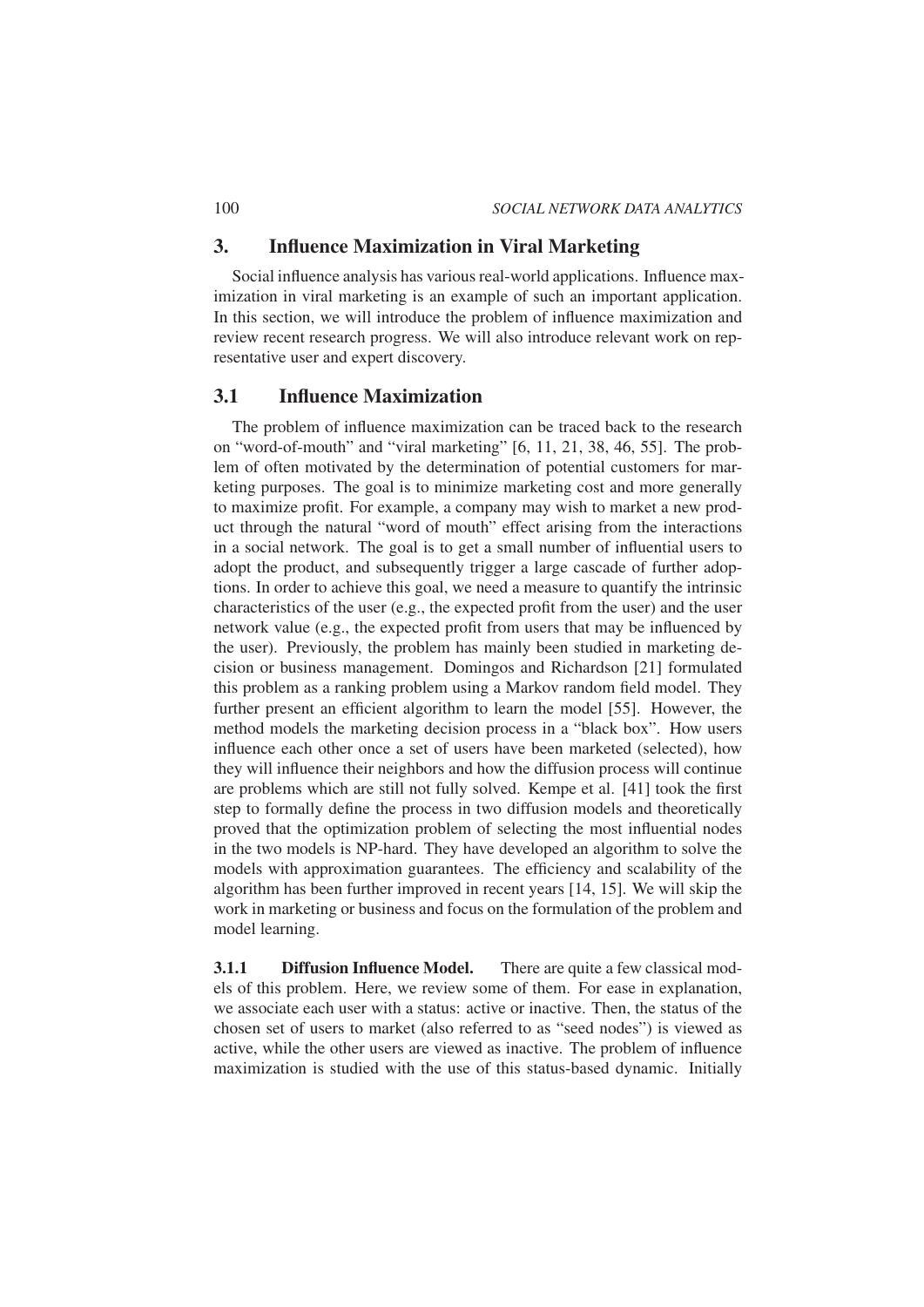all users are considered inactive. Then, the chosen users are activated, who may further influence their friends (neighbor nodes) to be active as well. The simplest model is to quantify the influence of each node with some heuristics. Some examples are as follows:

*1) High-degree heuristic.* It chooses the seed nodes according to their degree  $d_v$ . The strategy is very simple but also natural because the nodes with more neighbors would arguably tend to impose more influence upon its direct neighbors. This consideration of high-degree nodes is also known in the sociology literature as "degree centrality".

*2) Low-distance Heuristic.* Another commonly used influence measure in sociology is distance centrality, which considers the nodes with the shortest paths to other nodes as be seed nodes. This strategy is based on the intuition that individuals are more likely to be influenced by those who are closely related to them [26].

*3) Degree discount heuristic.* The general idea of this approach is that if u has been selected as a seed, then when considering selecting  $v$  as a new seed based on its degree, we should not count the edge  $\overrightarrow{vu}$  towards its degree. This is referred to as SingleDiscount. More specifically, for a node v with  $d<sub>v</sub>$  neighbors of which  $t_v$  are selected as seeds already, we should discount v's degree by  $2t_v + (d_v - t_v)t_v p$ .

*4) Linear threshold model.* In this family of models, whether a given node  $v$  will be active can be based on an arbitrary monotone function of the set of neighbors of  $v$  that are already active. We associate a monotone threshold function  $f_v$  which maps subsets of v's neighbors to real numbers in [0, 1]. Then, each node v is given a threshold  $\theta_v$ , and v will turn active in step t if  $f_v(S) > \theta_v$ , where S is the set of neighbors of v that are active in step  $t - 1$ .

 $\sum_{u \in S} b_{v,u}$  where  $b_{v,u}$  can be seen as a fixed weight, subject to the following constraint: Specifically, in [41] the threshold function  $f_v(S)$  is instantiated as  $f_v(S)$  = constraint:

$$
\sum_{uneighborsofv} b_{v,u} \le 1
$$

 $\overline{u}$ 

*5) General cascade model.* We first define an incremental function  $p_v(u, S) \in$  $[0, 1]$  as the success probability of user u activating user v, i.e., user u tries to activate  $v$  and finally succeeds, where  $S$  is those of  $v$ 's neighbors that have already attempted but failed to make  $v$  active. A special version of this model used in [41] is called Independent Cascade Model in which  $p_n(u, S)$  is a constant, meaning that whether  $v$  is to be active does not depend on the order  $v$ 's neighbors try to activate it. And a special case of Independent Cascade Model is weighted cascade model, where each edge from node  $u$  to  $v$  is assigned probability  $1/d_v$  of activating v.

One challenging problem in the diffusion influence model is the evaluation of its effectiveness and efficiency. From the theoretical perspective, Kempe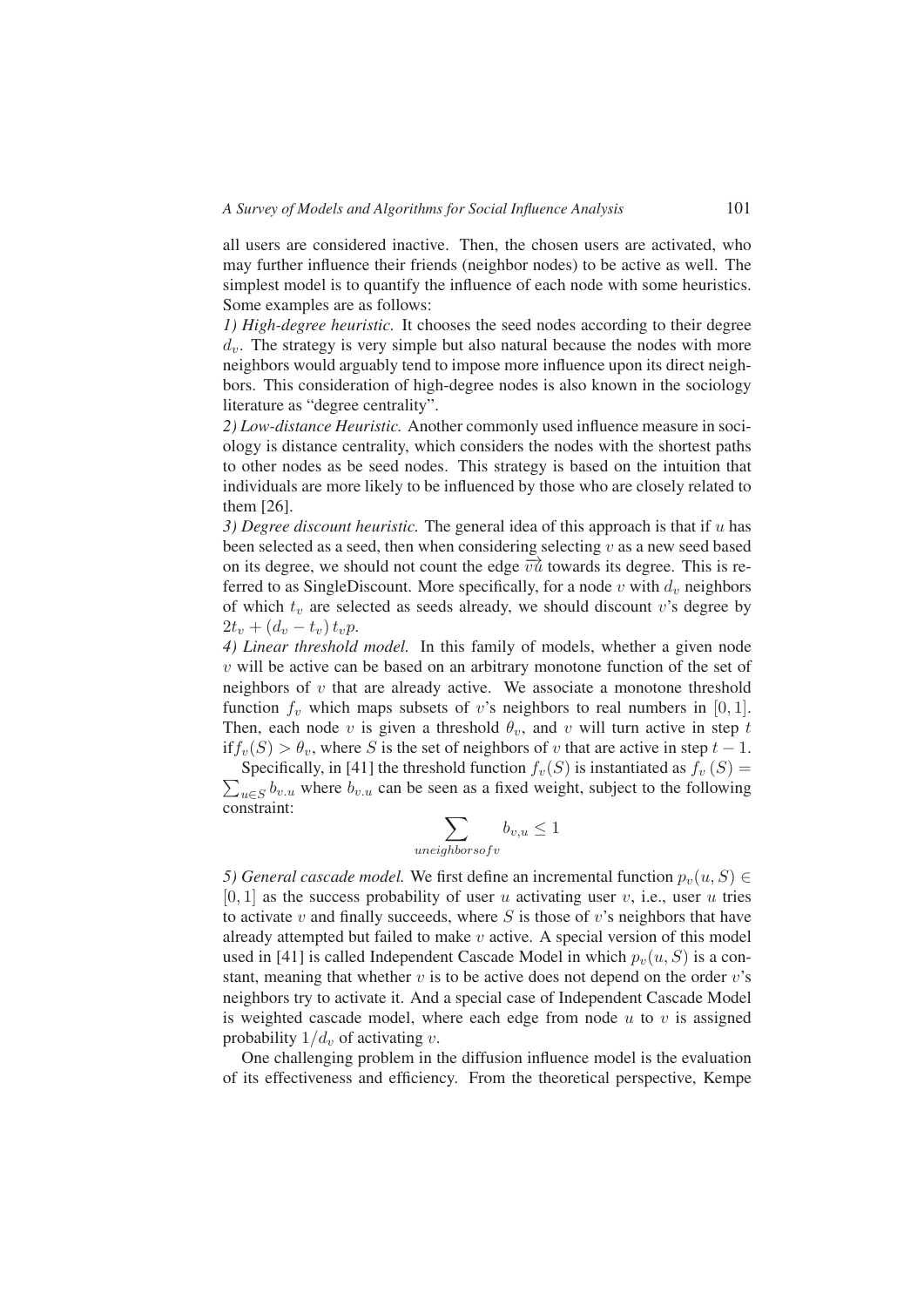et al. [41] prove that the optimization of their two proposed models, i.e., linear threshold model and general cascade model is NP-hard. Their proposed approximation algorithms can also theoretically guarantee that the influence spread is within  $(1 - 1/e)$  of the optimal influence spread. From an empirical perspective, Kempe et al. [41] show that their proposed models can outperform the traditional heuristics in terms of the maximization of social influences. Recent research mainly focuses on the improvement of the efficiency of the algorithm. For example, Leskovec et al. [44] present an optimization strategy referred to as "Cost-Effective Lazy Forward" or "CELF", which could accelerate the procedure by up to 700 times with no worse effectiveness. Chen et al. [14] further improve the efficiency by employing a new heuristics and in [15] they extend the algorithm to handle large-scale data sets. Another problem is the evaluation of the effectiveness of the models for influence maximization. Some recent work has been proposed in [21] and [55], though these methods are designed only for small data sets. It is still a challenging problem to extend these methods to large data sets.

3.1.2 Learning to Predict Customers. Viral Marketing aims to increase brand awareness and marketer revenue with the help of social networks and social influence. Direct marketing is an important application, which attempts to market only to a select set of potentially profitable customers. Previously, the problem was mainly addressed by constructing a model that predicts a customer's response from their past buying behavior and any available demographic information [45]. When applied successfully, this approach can significantly increase profits [53]. One limitation of the approach is that it treats each customer independently of other customers in terms of their actions. In reality, a person's decision to buy a product is often influenced by their friends and acquaintances. It is not desirable to ignore such a networking influence, because it can lead to severely suboptimal decisions.

We will first introduce a model that tries to combine the network value with customer intrinsic value [21]. Here, the intrinsic value represents attributes (e.g., customer behavior history) that are directly associated with a customer. Such attributes might affect the likelihood of the customer to buy the product, while the network value represents the social network (e.g., customers' friends), which may influence the customer's buying decision.

The basic idea here is to formalize the social network as Markov random fields, where each customer's probability of buying is modeled as a function of both the intrinsic desirability of the product for the customer and the influence of other customers. Formally, the input can be defined as: consider a social network  $G = (V, E)$ , with n potential customers and their relationships recorded in E, and let  $\mathbf{x}_i$  indicate the attributes associated with each customer  $v_i$ . We assign a boolean variable  $y_i$  to each customer that takes the value 1 if the cus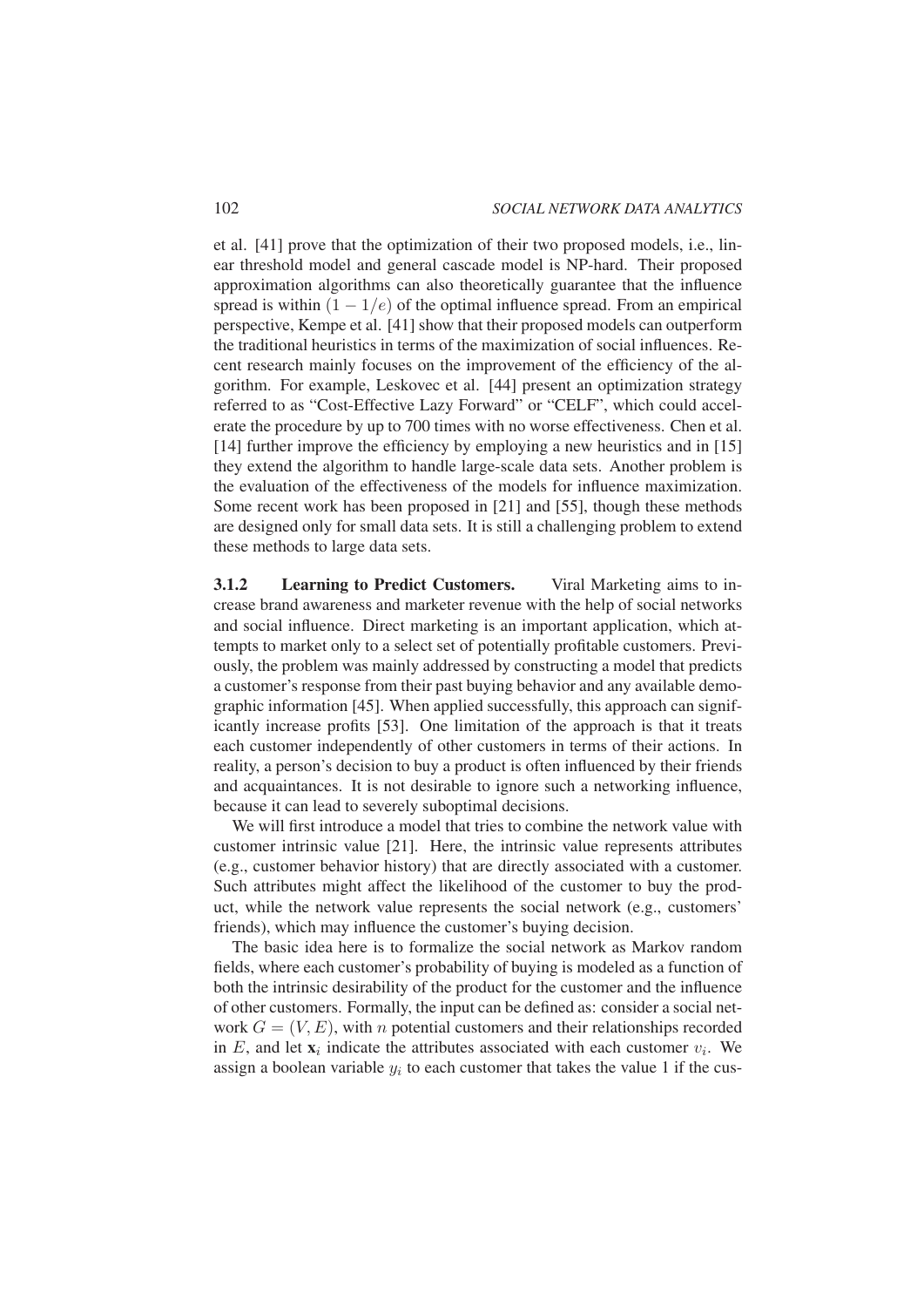tomer  $v_i$  buys the product being marketed, and 0 otherwise. Further let  $NB^i$ be the neighbors of  $v_i$  in the social network and  $z_i$  be a variable representing the marketing action that is taken for customer  $v_i$ .  $z_i$  can boolean variable, with  $z_i = 1$  if the customer is selected to market (e.g., be offered a free product), and  $z_i = 0$  otherwise. Alternatively,  $z_i$  could be a continuous variable indicating a discount offered to the customer. Given this, we can define the marketing process for customer  $v_i$  in a Markov random field as follows:

$$
P(y_i|\mathbf{y}_{NB^i},\mathbf{x}_i,\mathbf{z}) = \sum_{C(NB^i)} P(y_i,\mathbf{y}_{NB^i}|\mathbf{x}_i,\mathbf{z})
$$
  
= 
$$
\sum_{C(NB^i)} P(y_i|\mathbf{y}_{NB^i},\mathbf{x}_i,\mathbf{z}) P(\mathbf{y}_{NB^i}|\mathbf{X},\mathbf{z})
$$
 (4.7)

where  $C(NB^i)$  is the set of all possible configuration of the neighbors of  $v_i$ ;<br>and **X** represent attributes of all customers. To estimate  $P(\mathbf{x}_{\text{new}}|\mathbf{X}|\mathbf{z})$ . Dominand **X** represent attributes of all customers. To estimate  $P(\mathbf{y}_{NB} | \mathbf{X}, \mathbf{z})$ , Domingos and Richardson [21] employ the maximum entropy estimation to approximate the probability based on the independent assumption, i.e.,

$$
P(\mathbf{y}_{NB^i}|\mathbf{X}, \mathbf{z}) = \prod_{v_j \in NB^i} P(y_j|\mathbf{X}, \mathbf{z})
$$
(4.8)

The marketing action  $z$  is modeled as a Boolean variable. The cost of marketing to a customer is further considered in the Markov model. Let  $r_0$  be the revenue from selling the product to the customer if no marketing action is performed, and  $r_1$  be the revenue if marketing is performed. The cost can be considered as offering a discount to the marketed customer. Thus the expected lift in profit from marketing to customer  $v_i$  in isolation (without influence) can be defined as follows:

$$
ELPi1(Y, z) = r1P(yi = 1|Y, fi1(M)) - r0P(yi = 1|Y, fi0(z)) - c
$$
 (4.9)

where  $f_i^1(z_i)$  be the result of setting  $z_i$  to 1 and leaving the rest of **z** unchanged, and similarly for  $f^0(z_i)$ and similarly for  $f_i^0(z_i)$ .<br>Thus the global lift in

Thus the global lift in profit for a particular choice z:

$$
ELPi1(Y, z) = \sum_{i=1}^{n} [r_i P(X_i = 1 | Y, z) - r_0 P(X_i = 1 | Y, z_0) - c_i]
$$

A customer's total value is the global lift in profit from marketing to him

$$
ELP(Y, f_i^1(z_i)) - ELP(Y, f_i^0(z_i))
$$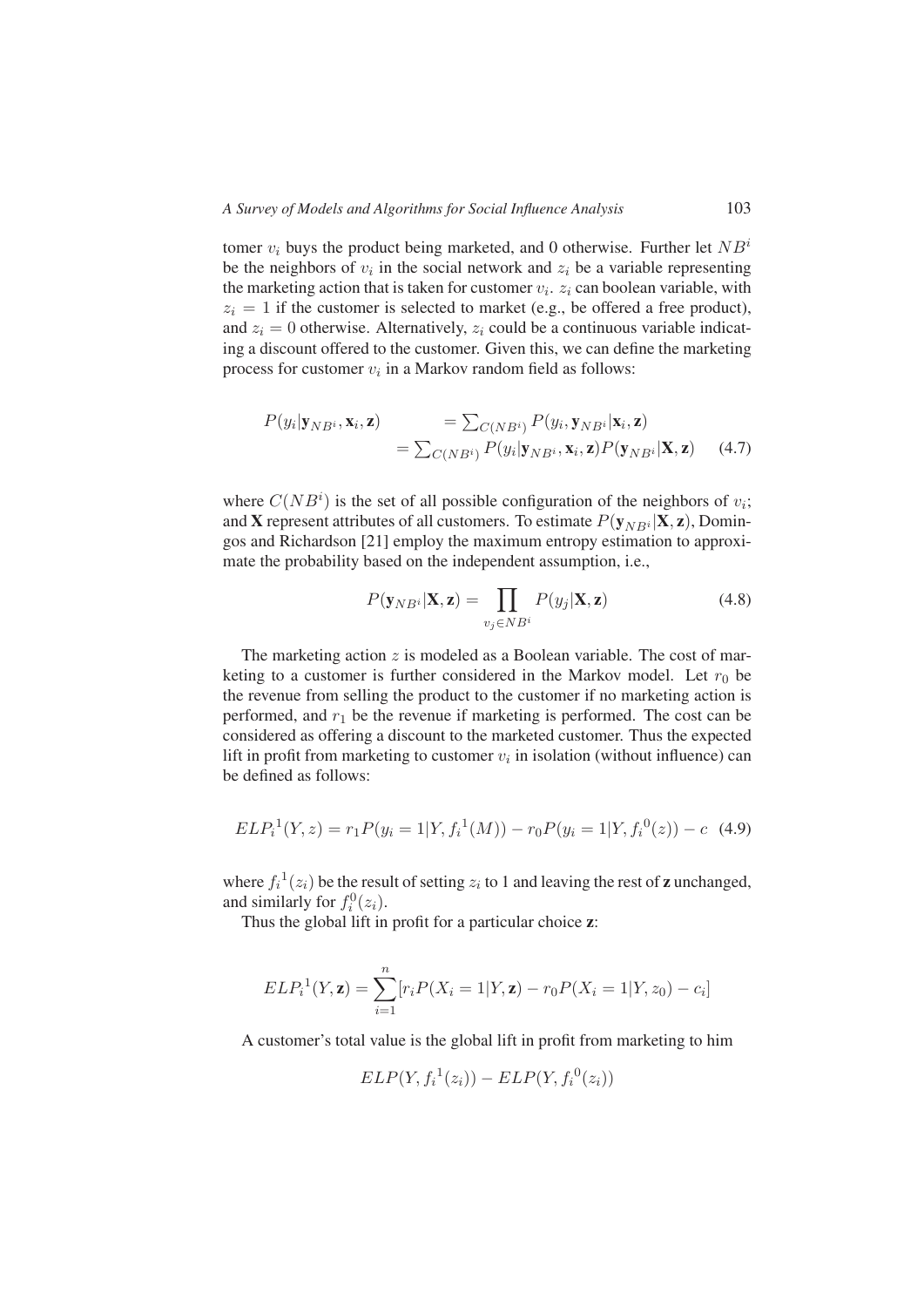and his network value is the difference between his total and intrinsic values. The model can be also adjusted to a continuous version with no qualitative difference.

In marketing context, the goal for modeling the value of a customer is to find the z that can maximize the lift in profit. Richardson and Domingos propose several approximation algorithms in [21] to solve this problem. And they make further contribution to this field in their later paper [55] by showing an tractable way to calculate the optimal M by directly solving the equation:

$$
r\Delta_i(Y)\frac{d\Delta P_i(z,Y)}{dz} = \frac{dc(z)}{dz}
$$

where z denotes the market action. The network effect  $\Delta_i(Y) = \sum_{j=1}^{n} w_{ji} \Delta_j(Y)$  $j=1$ 

is the total increase in probability of purchasing in the network (including  $y_i$ )<br>that results from a unit change in  $P_i(y_i)$  when  $y_i$  indicates how much  $y_i$  can that results from a unit change in  $P_0(y_i)$  when  $w_{ii}$  indicates how much  $v_i$  can influence  $v_i$ . And the  $\Delta P_i(z, Y) = \beta_i [P_0(X_i = 1 | Y, M_i = z) - P_0(X_i = 1 | Y, M_i = 0)]$ denotes the immediate change in customer  $v_i$ 's probability of purchasing when he is marketed to with marketing action z.

Some other work aims to find the optimal marketing strategy by directly maximizing the revenue rather than social influence. Work [34] makes some investigation in this field. The basic idea is as follows: since a customer who owns a product can have an impact on potential buyers, it is important to decide the sequence of marketing, as well as the price to offer the buyers. Thus a simple marketing strategy, called influence-and-exploit strategy, is introduced, which basically consists of an influence step and an exploit step. In the influence step, the seller starts by giving some products for free to some specially chosen customers (hopefully the most influential ones), and in the exploit step, the seller try to sell products to the remaining customers with a fixed optimal price. Hartline et al. [34] also prove that the influence-and-exploit method works as a reasonable approximation of the NP-hard problem of finding the optimal marketing strategy.

3.1.3 Maximizing the Spread of Influence. Kempe et al. [41] propose the linear threshold model and the independent cascade model. The optimal solution to either model is NP-hard. The solution here is to use a submodular function to approximate the influence function. Submodular functions have a number of very nice tractability properties in terms of the design of approximation algorithms. One important property that is used in the approach is as follows. Given a function  $f$  that is submodular, taking only non-negative values, then we have

 $f(S \cup \{v\}) \geq f(S)$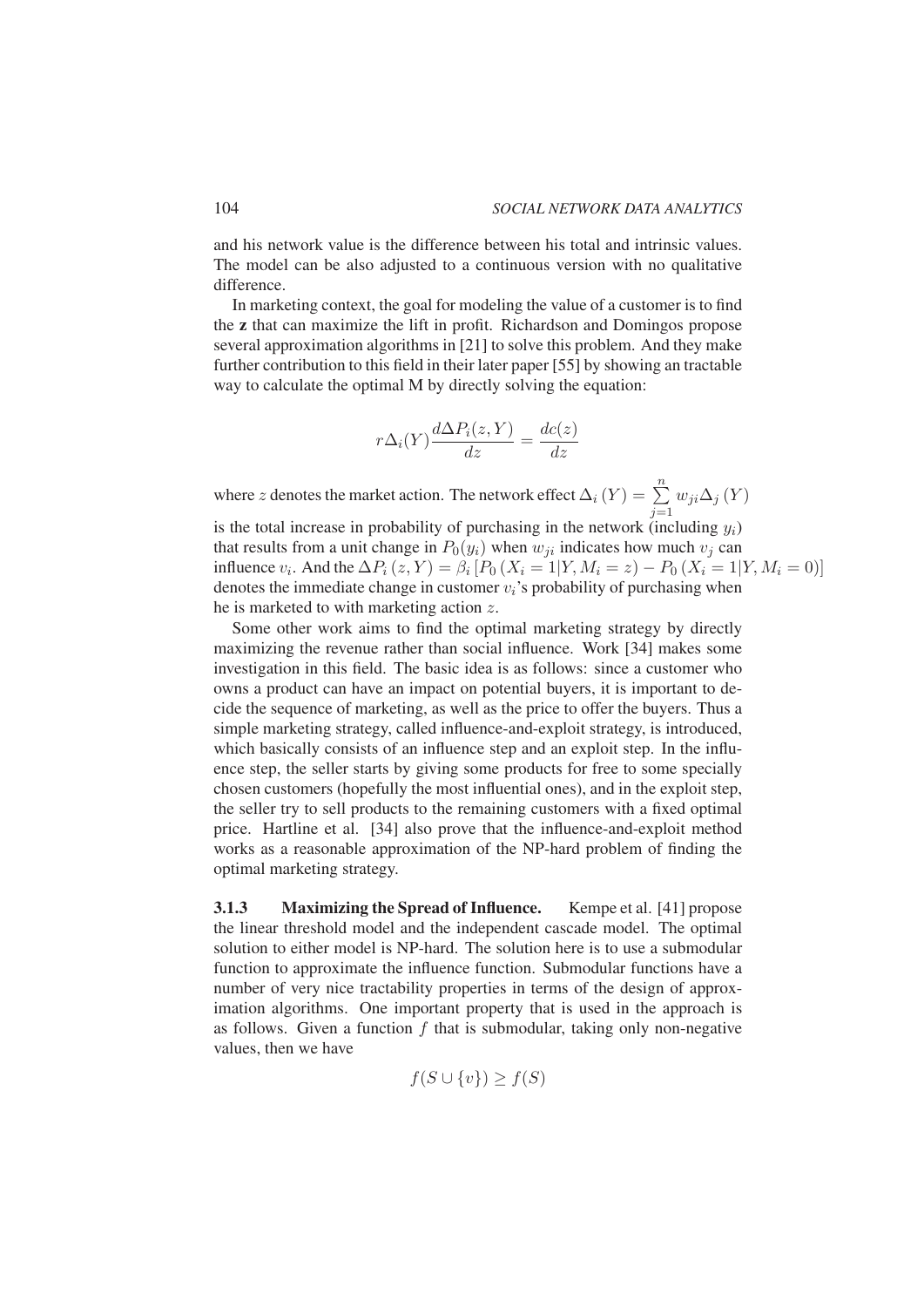for all elements  $v$  and sets  $S$ . Thus, the problem can be transformed into finding a k-element set S for which  $f(S)$  is maximized. The problem, can be solved using a greedy hill-climbing algorithm which approximates the optimal solution within a factor of  $(1 - 1/e)$ . The following theorem formally defines the problem.

Theorem 4.3 *[19, 50] For a non-negative, monotone submodular function* f*, let* S *be a set of size* k *obtained by selecting elements one at a time, each time choosing an element that provides the largest marginal increase in the function value. Let*  $S^*$  *be a set that maximizes the value of f over all k-element sets. Then*  $f(S) > (1 - 1/e) \cdot f(S^*)$ ; in other words, S provides a  $(1 - 1/e)$ *approximation.*

The model can be further extended to assume that each node  $v$  has an associated non-negative weight  $w<sub>v</sub>$ , which can be used to capture the human prior knowledge to the task at hand, e.g., how important it is that  $v$  be activated in the final outcome.

To adapt the model to a more realistic scenario, we may have a number of m of different marketing actions  $M_i$  available, each of which may affect some subset of nodes by increasing their probabilities of becoming active; however, different nodes may respond to marketing actions in different ways. Thus a more general model can considered [41]. More specifically, we can introduce investment  $t_i$  for each marketing action  $M_i$ . Thus the goal is to reach a maximum profit lift while the total investments do not exceed the budget. A marketing strategy is then an  $m$ -dimensional vector **t** of investments. The probability that node  $v$  will become active is determined by the strategy and denoted by  $h<sub>v</sub>(t)$ . By assuming that the function is non-decreasing and satisfies the "diminishing returns" property for all  $t \ge t'$  and  $a \ge 0$ :

$$
h_v(t+a) - h_v(t) \le h_v(t'+a) - h_v(t')
$$
\n(4.10)

Satisfying the above inequality corresponds to an interesting marketing intuition: the marketing action would be more effective when the targeted individual is less "marketing-saturated" at that point. Finally, the objective of the model is to maximize the expected size of the final active set. Given an initial set A and let the expected size of the final active set is  $\sigma(A)$ , then the expected revenue of the marketing strategy t can be defined as:

$$
g(\mathbf{t}) = \sum_{A \subset V} \sigma(A) \cdot \prod_{v \in A} h_v(t) \cdot \prod_{u \in V - A} (1 - h_u(\mathbf{t})) \tag{4.11}
$$

We note that if A be the active set of nodes, then the inactive set of nodes is denoted by  $V - A$ . We can use the submodular property in order to optimize the function corresponding to the revenue of the marketing strategy. We can design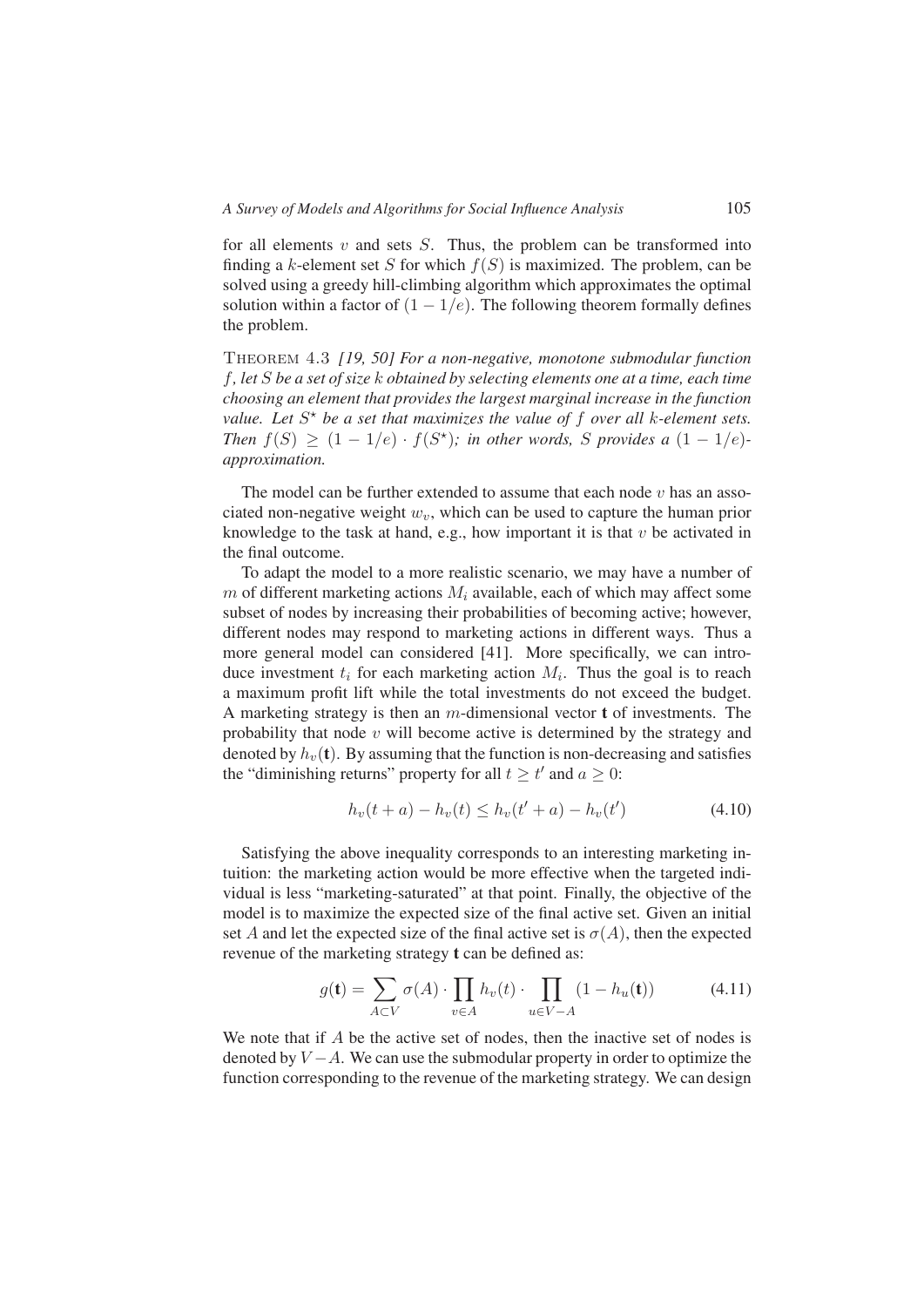a greedy hill-climbing algorithm, which can still guarantee an approximation within a constant factor. A proof of this result may be found in [41].

## 3.2 Other Applications

3.2.1 Online Advertising. Social influence analysis techniques can also be leveraged for online advertising. For example, the work in [54] proposes methods for identifying brand-specific audiences without utilizing the user private information. The proposed method takes advantage of the notion of "seed nodes", which can specifically indicate the users (or browsers) who exhibit brand affinity. Yet another term "brand proximity" is a distance measure between candidate nodes and the seed nodes. For each browser  $b_i$ we use  $\overrightarrow{\phi}_{b_i} = [\phi^1_{b_i}]$ <br>measures Then we contain  $, \phi^2$ we use  $\phi_{b_i} = [\phi^1_{b_i}, \phi^2_{b_i}, ..., \phi^P_{b_i}]$  to denote the effect of the *P* proximity measures. Then we can discover the best audiences for marketing by ranking the candidate nodes  $b_i$  with respect to  $\overrightarrow{\phi}_{b_i}$  based on some monotonic function score $(b_i) = f_i(\vec{\phi}_{b_i} \cdot \vec{T}_q)$ . The selection vector  $\vec{T}_q = [0, ..., 1, ..., 0]$  holds a 1<br>in the *a*-th row. The provinity measures *P* can be chosen from a pool. Finally in the q-th row. The proximity measures  $P$  can be chosen from a pool. Finally, the authors show that the quasi-social network extracted from the data corresponds well with a real social network. This means that the modeled "friends" on the virtual network accurately reflect the relationships between friends or relatives in the real world.

Another tractable approach for viral marketing is through frequent pattern mining, which is studied by Goyal et al. in [30].Their research focuses on the actions performed by the users, under the assumption that users can see their friends' actions. The authors formally define leaders in a social network, and introduce an efficient algorithm aiming at discovering the leaders. The basic formation of the problem is that actions take place in different time steps, and the actions which come up later could be influenced by the earlier taken actions. This is called the propagation of influence. The notion of leaders corresponds to people who can influence a sufficient number of people in the network with their actions for a long enough period of time. Aside from the normal leaders, there are other kinds of users who only influence a smaller subset of people. These users are called tribe leaders. The algorithm for finding leaders in a social network makes use of action logs, which sorts actions chronologically.

3.2.2 Influential Blog Discovery. In the web 2.0 era, people spend a significant amount of time on user-generated content web sites, a classic example of which are blog sites. People form an online social network by visiting other users' blog posts. Some of the blog users bring in new information, ideas, and opinions, and disseminate them down to the masses. This influences the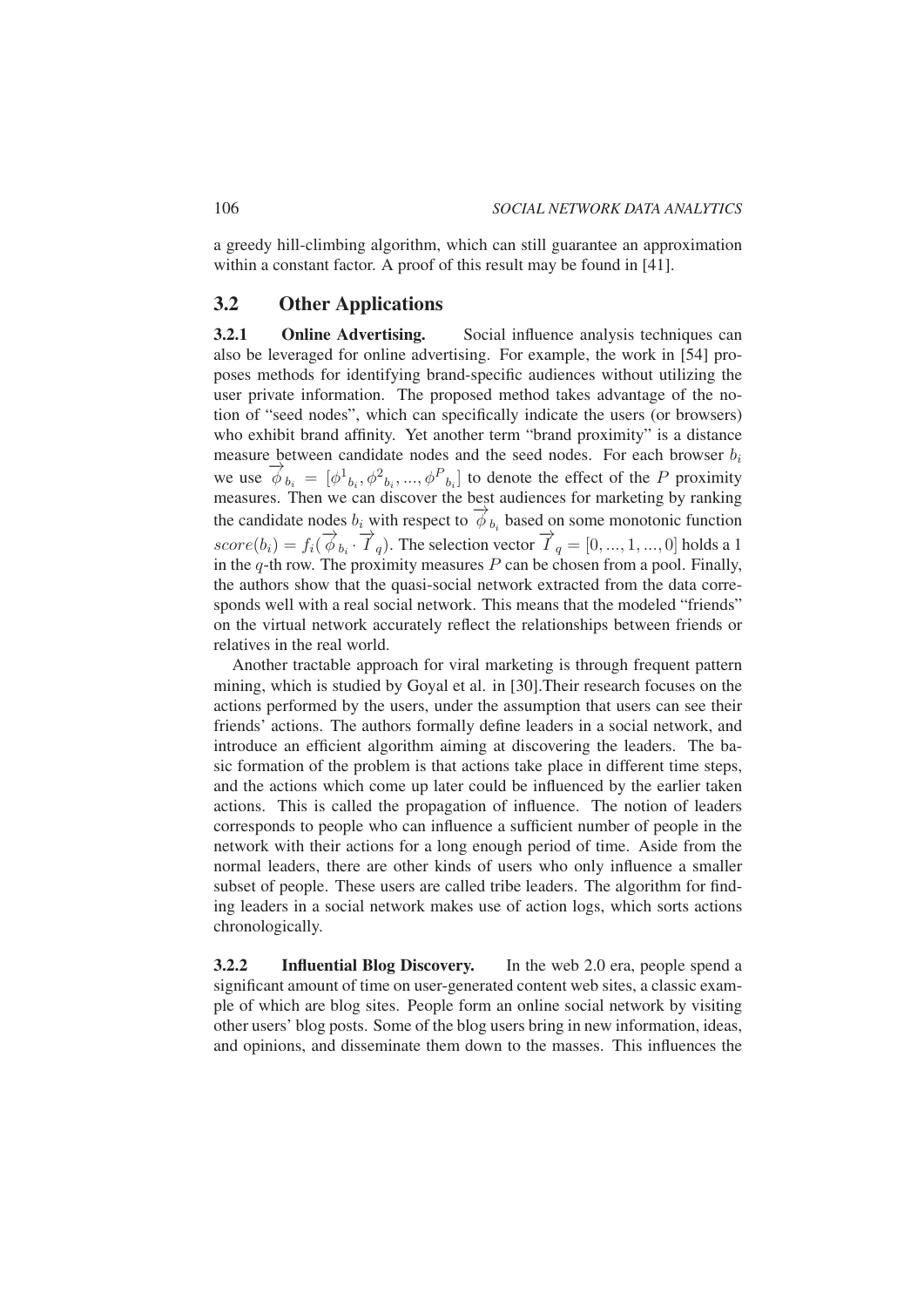opinions and decisions of others by word of mouth. This set of users are called opinion leaders.

In order to tackle this problem, we can first define the following properties for each blogger:

- Recognition: An influential blog post is recognized by many people. This generally means that there are a lot of inlinks to the article.
- Activity generation: Blogs often have comments associated with them. A large number of comments indicates that the contents of the article encourages discussion. This indicates that the blog is influential.
- Novelty: Normally a novel blog is one that with less outgoing links.
- Eloquence: Longer articles posted on blog sites tend to be more eloquent, and can thus be more influential.

The work in [1] presents a model which takes advantages of the above four properties to describe the influence flow in the influence-graph consisting of all the blogger pages. Basically, the influence flow probability is defined as follows:

$$
InfluenceFlow(p) = w_{in} \sum_{m=1}^{|l|} I(p_m) - w_{out} \sum_{n=1}^{|l|} I(p_n)
$$
 (4.12)

 $w_{in}$  and  $w_{out}$  is the weight to describe the contribution of incoming and outgoing links. Finally, the influence of a blog is defined as:

$$
I(p) = w(\lambda) \times (w_{com} \gamma_p + InfluenceFlow(p))
$$
\n(4.13)

where  $w_{com}$  denotes the weight that can be used to regulate the contribution of the number of comments  $(\gamma_p)$  towards the influence of the blog post p.

In another work [61], Song et al. associate a hidden node  $v_e$  to each node v to represent the source of the novel information in blog  $v$ . More specifically, let  $Out(v)$  denote the set of blogs that v links to. The information novelty contribution of entry  $v_e$  is then calculated as:

$$
Nov\left(v_e|Out(v_e)\right) = \min_{O_e \in Out(v_e)} Nov(v_e|O_e) \tag{4.14}
$$

The information novelty provided by the hidden node of blog  $v$  is measured as the average of the novelty scores of the entries it contains.

$$
Nov\left(v|Out(v)\right) = \frac{\sum_{v_e \in V} \left(Nov\left(v_e|Out(v_e)\right)\right)}{card\left(Set\left(v_e\right)\right)}\tag{4.15}
$$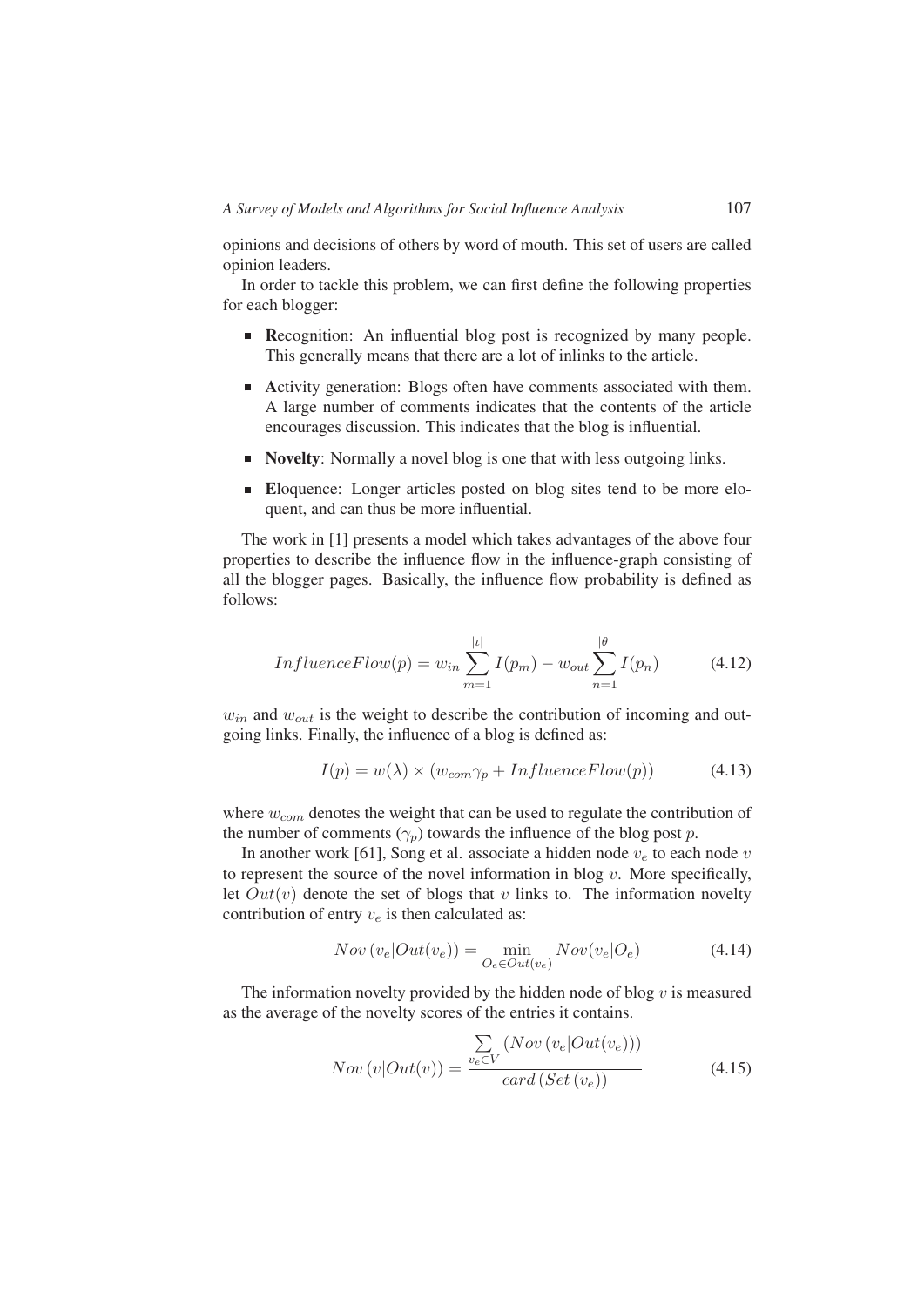where  $card(\cdot)$  denotes total number of entries of interest in blog v. Then, the problem can be formulated as solving the InfluenceRank IR.

$$
IR^{T}(I - (1 - \beta)\alpha W - (1 - \beta)\alpha a \cdot e^{T}) = (1 - \beta)(1 - \alpha)e^{T} + \beta.Nov^{T}
$$
(4.16)

with  $IR^T \cdot e = 1$ .<br>As the InfluenceRank can be fitted in a random walk framework,  $\alpha$  is the probability that the random walk follows a link.  $\beta$  reflects how significant the novelty is to the opinion leaders we expect to detect. e is the n-vector of all ones and a is the vector with components  $a_i = 1$  if i-th row of W corresponds to a dangling node, and 0, otherwise, where W is the normalized adjacent matrix.

#### 4. Conclusion

Social influence analysis aims at qualitatively and quantitatively measuring the influence of one person on others. As social networking becomes more prevalent in the activities of millions of people on a day-to-day basis, both research study and practical applications on social influence will continue to grow. Furthermore, the size of the networks on which the underlying applications need to be used also continues to grow over time. Therefore, effective and efficient social influence methods are in high demand.

In this chapter, we focus on the computational aspects of social influence analysis and describe different methods and algorithms for calculating social influence related measures. First, we cover the basic statistical measure of networks such as centrality, closeness and betweenness; second, we present the social influence and selection models. These covers the fundamental concepts on influence; third, we present the influence maximization and its application for viral marketing.

In the future, an important and challenging research area is to develop efficient, effective and quantifiable social influence mechanisms to enable various applications in social networks and social media. This area lies in the intersection of computer science, sociology, and physics. In particular, scalable and parallel data mining algorithms, and scalable database and web technology have been changing how sociologists approach this problem. Instead of building conceptual models and conducting small scale simulations and user studies, more and more people now rely on large-scale data mining algorithms to analyze social network data. This provides more realistic results for largescale applications. This chapter provides an introduction of the problem space in social influence analysis. The area is still in its infancy, and we anticipate that more techniques will be developed for this problem in the future.

#### **References**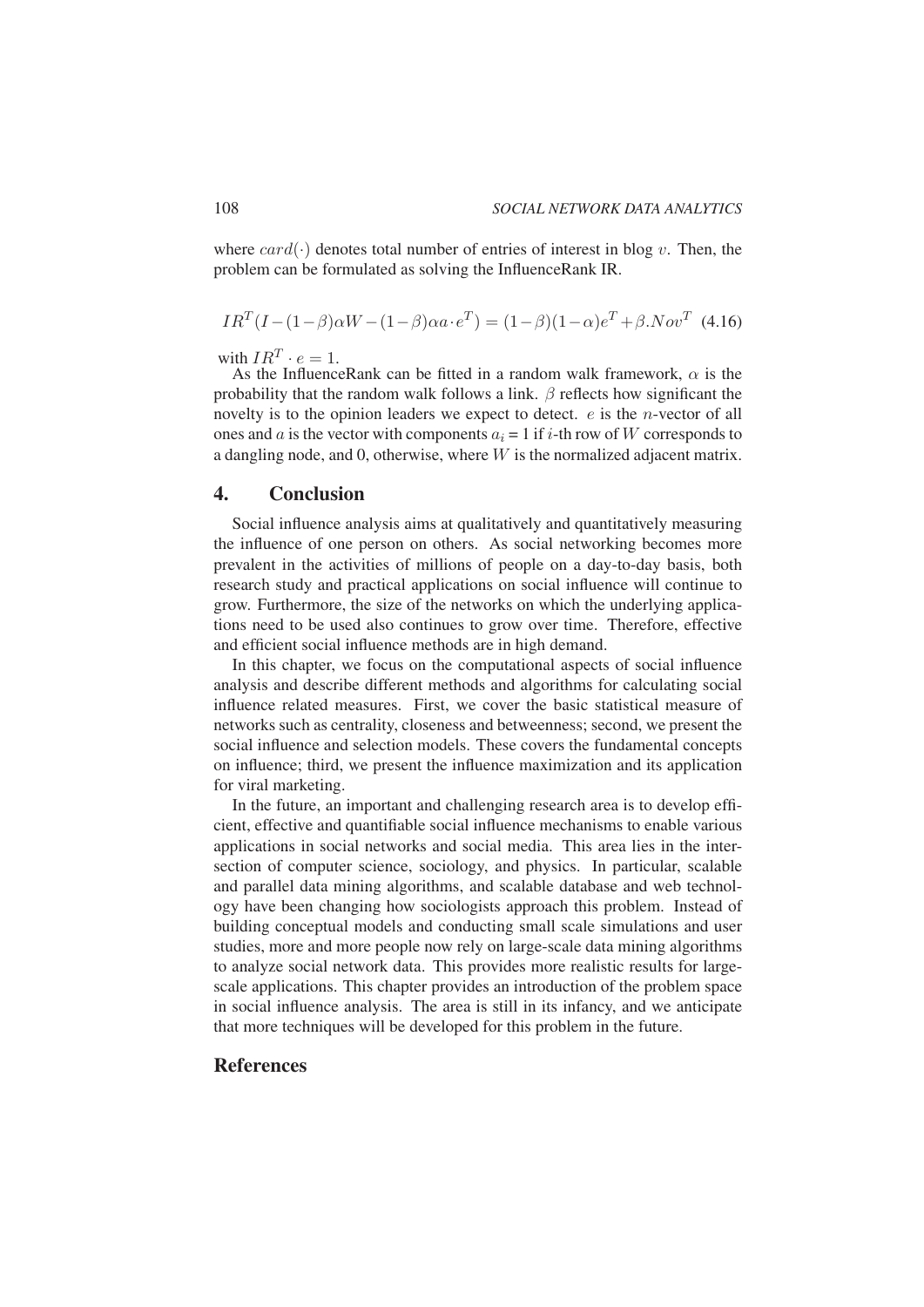- [1] N. Agarwal, H. Liu, L. Tang, and P. S. Yu. Identifying the influential bloggers in a community. In *Proceedings of the 1st ACM International Conference on Web Search and Data Mining (WSDM'08)*, pages 207–217, 2008.
- [2] A. Anagnostopoulos, R. Kumar, and M. Mahdian. Influence and correlation in social networks. In *Proceeding of the 14th ACM SIGKDD international conference on Knowledge discovery and data mining (KDD'08)*, pages 7–15, 2008.
- [3] S. Aral, L. Muchnika, and A. Sundararajan. Distinguishing influencebased contagion from homophily-driven diffusion in dynamic networks. *Proceedings of the National Academy of Sciences*, 106(51):2154421549, 2009.
- [4] L. Backstrom, R. Kumar, C. Marlow, J. Novak, and A. Tomkins. Preferential behavior in online groups. In *Proceedings of the international conference on Web search and web data mining (WSDM'08)*, pages 117–128, 2008.
- [5] E. Bakshy, B. Karrer, and L. A. Adamic. Social influence and the diffusion of user-created content. In *EC '09: Proceedings of the tenth ACM conference on Electronic commerce*, pages 325–334, New York, NY, USA, 2009. ACM.
- [6] F. M. Bass. A new product growth for model consumer durables. *Management Science*, 15(5):215–227, 1969.
- [7] P. Bonacich. Factoring and weighting approaches to status scores and clique identification. *Journal of Mathematical Sociology*, 2:113–120, 1972.
- [8] P. Bonacich. Power and centrality: a family of measures. *American Journal of Sociology*, 92:1170–1182, 1987.
- [9] S. P. Borgatti and M. G. Everett. A graph-theoretic perspective on centrality. *Social Networks*, 2006.
- [10] U. Brandes. A faster algorithm for betweenness centrality. *Journal of Mathematical Sociology*, 2001.
- [11] J. J. Brown and P. H. Reingen. Social ties and word-of-mouth referral behavior. *The Journal of Consumer Research*, 14(3):350–362, 1987.
- [12] R. S. Burt. *Structural holes: The social structure of competition*. Harvard University Press, Cambridge, MA, 1992.
- [13] J. T. Cacioppo, J. H. Fowler, and N. A. Christakis. Alone in the Crowd: The Structure and Spread of Loneliness in a Large Social Network. *SSRN eLibrary*, 2008.
- [14] W. Chen, Y. Wang, and S. Yang. Efficient influence maximization in social networks. In *Proceedings of the 15th ACM SIGKDD International*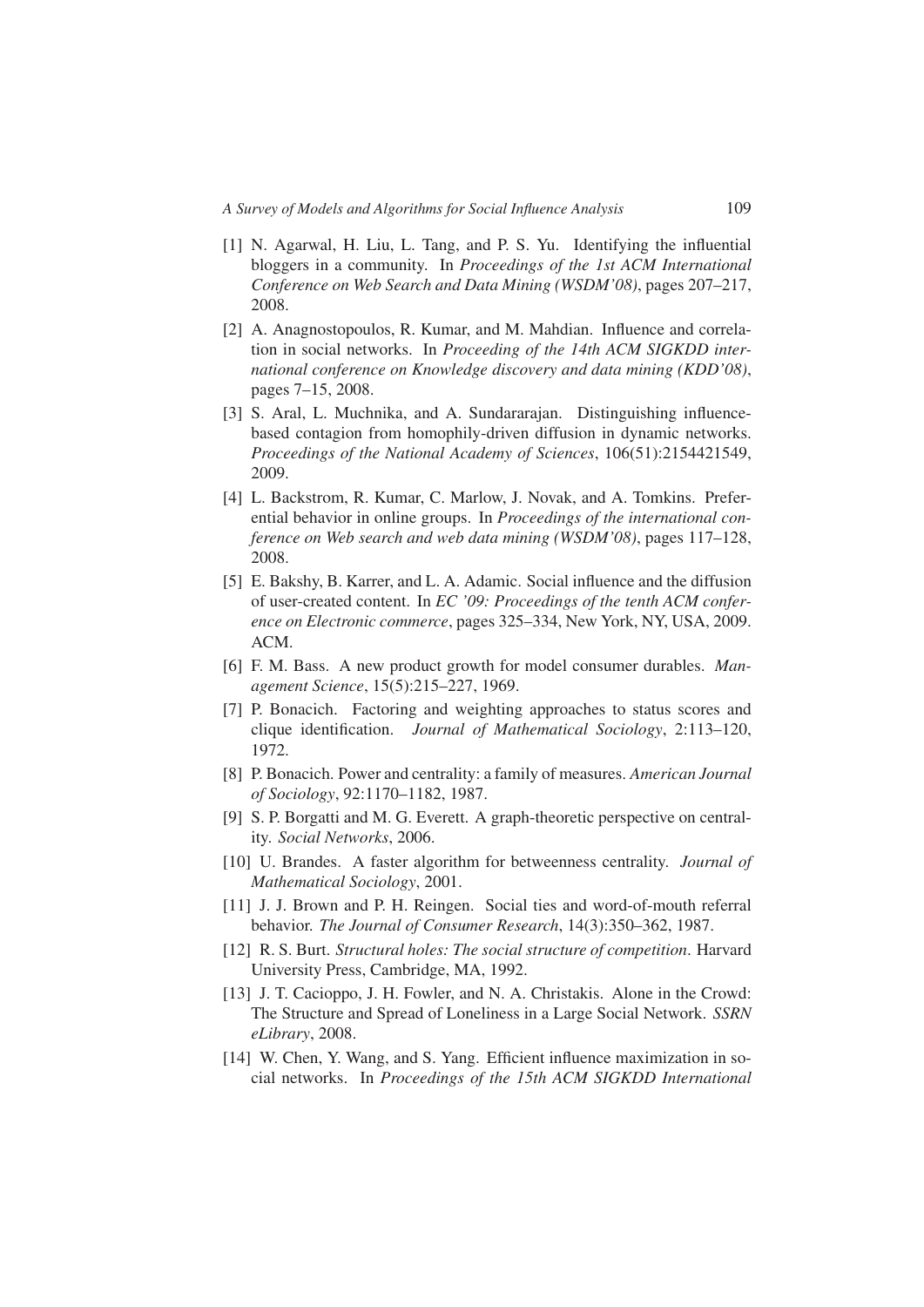*Conference on Knowledge Discovery and Data Mining (SIGKDD'09)*, pages 199–207, 2009.

- [15] W. Chen, Y. Wang, and S. Yang. Scalable influence maximization for prevalent viral marketing in large-scale social networks. In *Proceedings of the 16th ACM SIGKDD International Conference on Knowledge Discovery and Data Mining (SIGKDD'10)*, pages 807–816, 2010.
- [16] N. A. Christakis and J. H. Fowler. The spread of obesity in a large social network over 32 years. *New England Journal of Medicine*, 357, 2007.
- [17] N. A. Christakis and J. H. Fowler. The collective dynamics of smoking in a large social network. *N Engl J Med*, 358(21):2249–2258, May 2008.
- [18] R. B. Cialdini and N. J. Goldstein. Social influence: compliance and conformity. *Annu Rev Psychol*, 55:591–621, 2004.
- [19] G. Cornuejols, M. L. Fisher, and G. L. Nemhauser. Location of bank accounts to optimize float: An analytic study of exact and approximate algorithms. *Management Science*, 23(8):789–810, 1977.
- [20] D. Crandall, D. Cosley, D. Huttenlocher, J. Kleinberg, and S. Suri. Feedback effects between similarity and social influence in online communities. In *Proceeding of the 14th ACM SIGKDD international conference on Knowledge discovery and data mining (KDD'08)*, pages 160–168, 2008.
- [21] P. Domingos and M. Richardson. Mining the network value of customers. In *Proceedings of the seventh ACM SIGKDD international conference on Knowledge discovery and data mining (KDD'01)*, pages 57–66, 2001.
- [22] D. Easley and J. Kleinberg. *Networks, Crowds, and Markets: Reasoning About a Highly Connected World*. Cambridge University Press, 2010.
- [23] P. W. Eastwick and W. L. Gardner. Is it a game? evidence for social influence in the virtual world. *Social Influence*, 4(1):18–32, 2009.
- [24] S. M. Elias and A. R. Pratkanis. Teaching social influence: Demonstrations and exercises from the discipline of social psychology. *Social Influence*, 1(2):147–162, 2006.
- [25] T. L. Fond and J. Neville. Randomization tests for distinguishing social influence and homophily effects. In *Proceeding of the 19th international conference on World Wide Web (WWW'10)*, 2010.
- [26] J. H. Fowler and N. A. Christakis. Dynamic Spread of Happiness in a Large Social Network: Longitudinal Analysis Over 20 Years in the Framingham Heart Study. *British Medical Journal, Vol. 3, January 2009*, 2008.
- [27] L. C. Freeman. A set of measure of centrality based on betweenness. *Sociometry*, 40:35–41, 1977.
- [28] L. C. Freeman. Centrality in social networks: Conceptual clarification. *Social Networks*, 1:215239, 1979.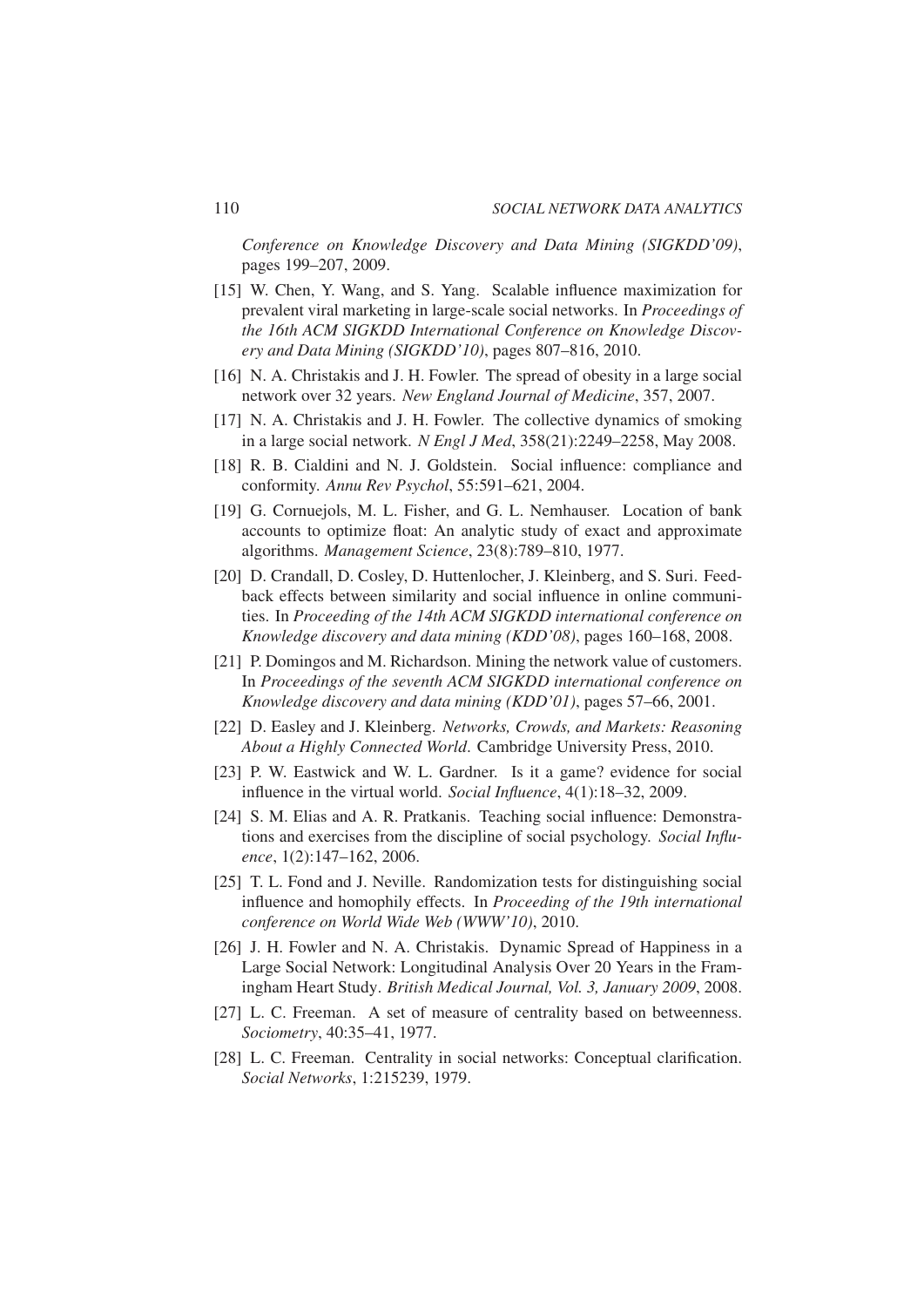- [29] M. Girvan and M. E. J. Newman. Community structure in social and biological networks. *Proceedings of the National Academy of Sciences of the United States of America*, 99(12):7821–7826, June 2002.
- [30] A. Goyal, F. Bonchi, and L. V. Lakshmanan. Discovering leaders from community actions. In *Proceeding of the 17th ACM conference on Information and knowledge management (CIKM'08)*, pages 499–508, 2008.
- [31] A. Goyal, F. Bonchi, and L. V. Lakshmanan. Learning influence probabilities in social networks. In *Proceedings of the 3st ACM International Conference on Web Search and Data Mining (WSDM'10)*, pages 207–217, 2010.
- [32] M. Granovetter. The strength of weak ties. *American Journal of Sociology*, 78(6):1360–1380, 1973.
- [33] M. Granovetter. Economic action and social structure: The problem of embeddedness. *American Journal of Sociology*, 91(3):481–510, 1985.
- [34] J. Hartline, V. Mirrokni, and M. Sundararajan. Optimal marketing strategies over social networks. In *WWW '08: Proceeding of the 17th international conference on World Wide Web*, pages 189–198, New York, NY, USA, 2008. ACM.
- [35] P. W. Holland and S. Leinhardt. Transitivity in structural models of small groups. *Small Group Research*, 2:107124, 1971.
- [36] P. Holme and M. E. J. Newman. Nonequilibrium phase transition in the coevolution of networks and opinions. *Physical Review*, 74(056108), 2006.
- [37] C. Hubbell. An input-output approach to clique identification. *Sociometry*, 28:377–399, 1965.
- [38] G. J., L. B., and M. E. Talk of the network: A complex systems look at the underlying process of word-of-mouth. *Marketing Letters*, 12:211– 223(13), August 2001.
- [39] A. Java, P. Kolari, T. Finin, and T. Oates. Modeling the spread of influence on the blogosphere. In *Proceeding of the 15th international conference on World Wide Web (WWW'06)*, 2006.
- [40] L. Katz. A new index derived from sociometric data analysis. *Psychometrika*, 18:39–43, 1953.
- [41] D. Kempe, J. Kleinberg, and E. Tardos. Maximizing the spread of influence through a social network. In *Proceedings of the ninth ACM SIGKDD international conference on Knowledge discovery and data mining (KDD'03)*, pages 137–146, 2003.
- [42] D. Krackhardt. *The Strength of Strong ties: the importance of philos in networks and organization in Book of Nitin Nohria and Robert G. Eccles*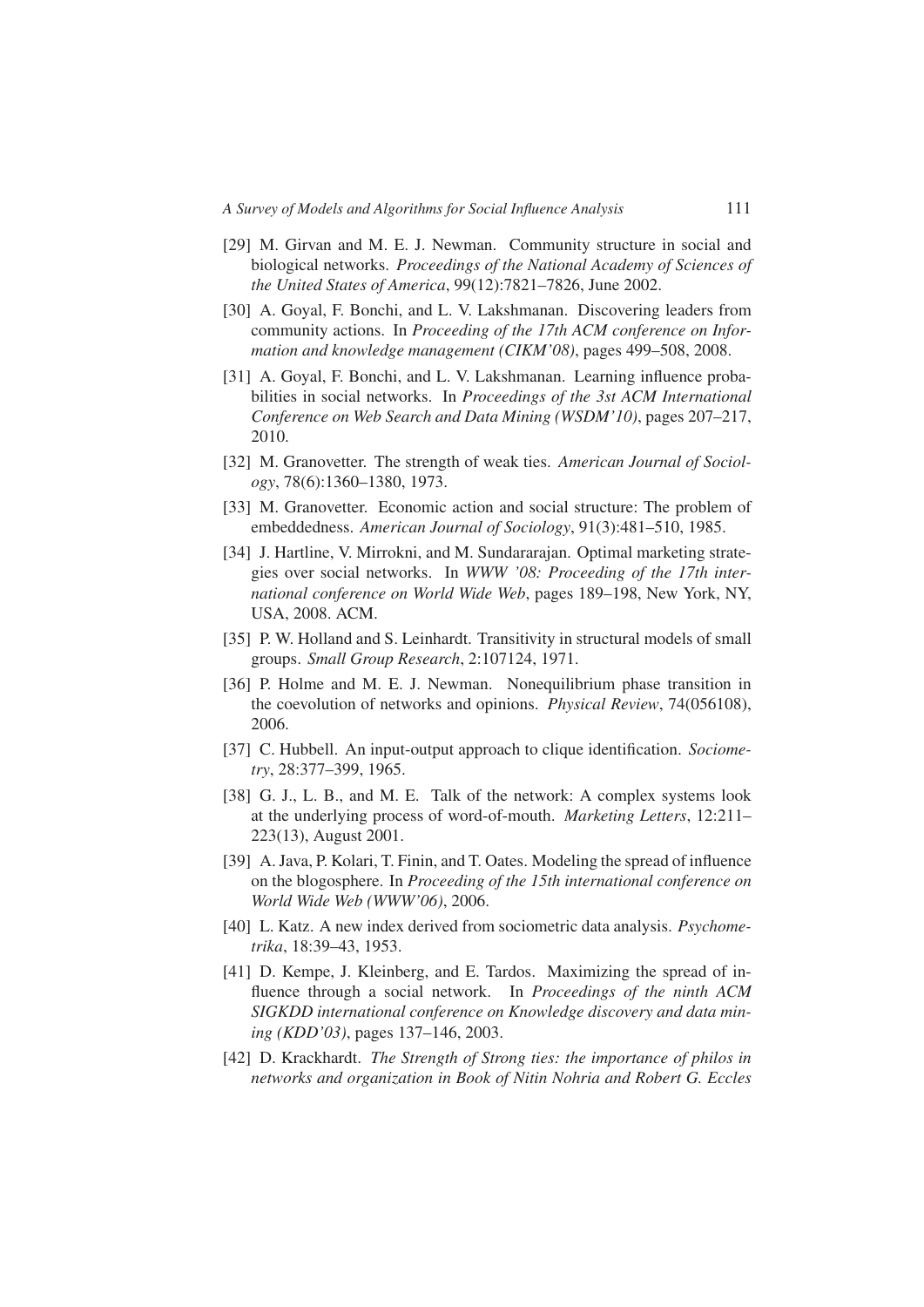*(Ed.), Networks and Organizations*. Cambridge, Harvard Business School Press, Hershey, USA, 1992.

- [43] P. Lazarsfeld and R. K. Merton. Friendship as a social process: A substantive and methodological analysis. *Freedom and Control in Modern Society*, page 1866, 1954.
- [44] J. Leskovec, A. Krause, C. Guestrin, C. Faloutsos, J. VanBriesen, and N. Glance. Cost-effective outbreak detection in networks. In *Proceedings of the 13th ACM SIGKDD international conference on Knowledge discovery and data mining (KDD'07)*, pages 420–429, 2007.
- [45] C. X. Ling and C. Li. Data mining for direct marketing: Problems and solutions. In *KDD'98*, pages 73–79, 1998.
- [46] V. Mahajan, E. Muller, and F. M. Bass. New product diffusion models in marketing: A review and directions for research. *The Journal of Marketing*, 54(1):1–26, 1990.
- [47] E. Manavoglu, D. Pavlov, and C. L. Giles. Probabilistic user behavior models. In *Proceedings of the Third IEEE International Conference on Data Mining (ICDM'03)*, page 203, Washington, DC, USA, 2003. IEEE Computer Society.
- [48] M. McPherson, L. Smith-Lovin, and J. M. Cook. Birds of a feather: Homophily in social networks. *Annual Review of Sociology*, 27:415–444, 2001.
- [49] S. C. Mednick, N. A. Christakis, and J. H. Fowler. The spread of sleep loss influences drug use in adolescent social networks. *PLoS ONE*, 5(3):e9775, 03 2010.
- [50] G. L. Nemhauser, L. A. Wolsey, and M. L. Fisher. An analysis of approximations for maximizing submodular set functions. *Mathematical Programming*, 14(1):265–294, 1978.
- [51] J. Neville, O. Simsek, and D. Jensen. Autocorrelation and relational learning: challenges and opportunities. In *Proceedings of the ICML-04 Workshop on Statistical Relational Learning*, 2004.
- [52] M. E. J. Newman. A measure of betweenness centrality based on random walks. *Social Networks*, 2005.
- [53] G. Piatetsky-Shapiro and B. M. Masand. Estimating campaign benefits and modeling lift. In *KDD'99*, pages 185–193, 1999.
- [54] F. Provost, B. Dalessandro, R. Hook, X. Zhang, and A. Murray. Audience selection for on-line brand advertising: privacy-friendly social network targeting. In *KDD '09: Proceedings of the 15th ACM SIGKDD international conference on Knowledge discovery and data mining*, pages 707–716, New York, NY, USA, 2009. ACM.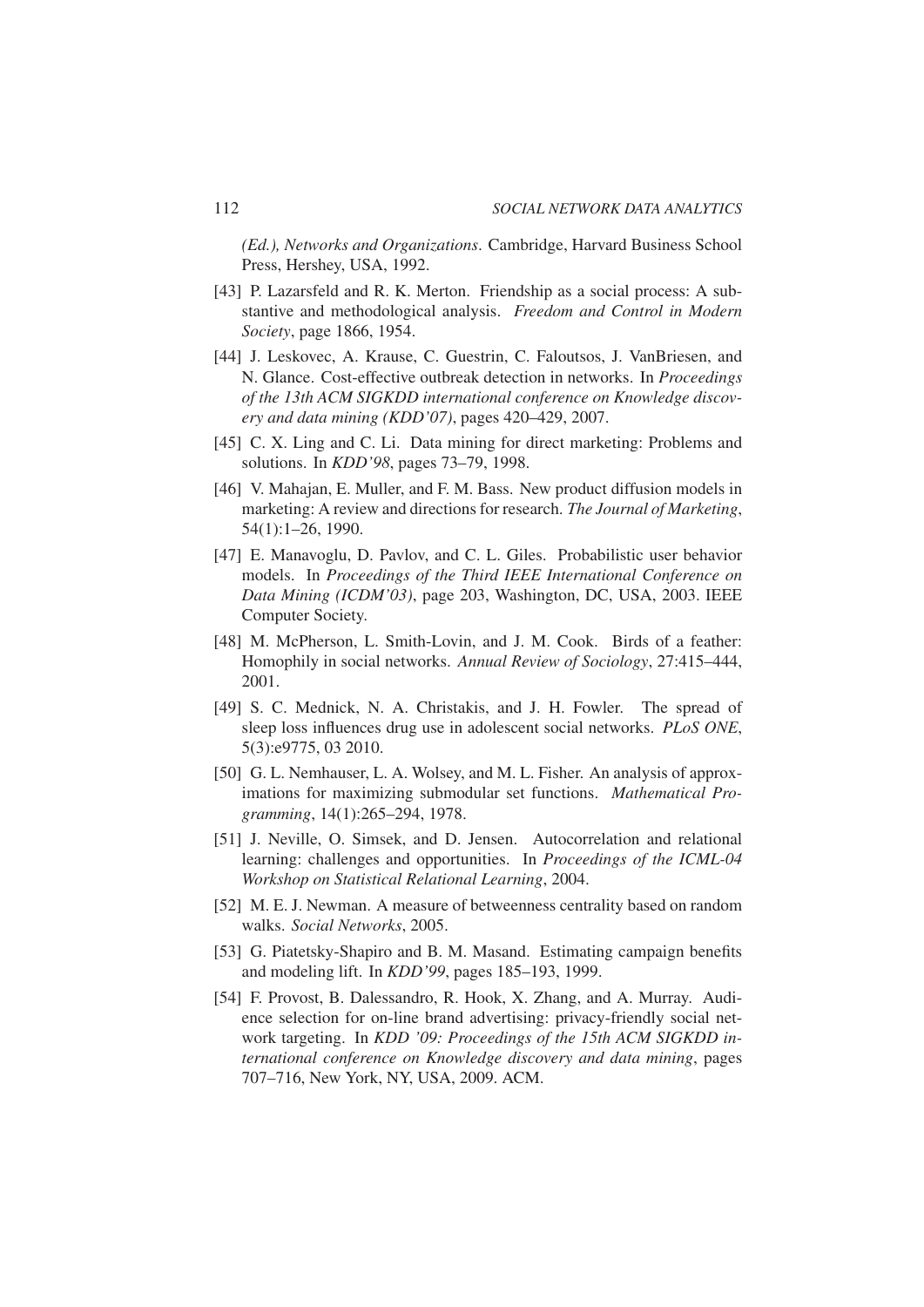- [55] M. Richardson and P. Domingos. Mining knowledge-sharing sites for viral marketing. In *Proceedings of the eighth ACM SIGKDD international conference on Knowledge discovery and data mining (KDD'02)*, pages 61– 70, 2002.
- [56] J. N. Rosenquist, J. Murabito, J. H. Fowler, and N. A. Christakis. The Spread of Alcohol Consumption Behavior in a Large Social Network. *Annals of Internal Medicine*, 152(7):426–433, 2010.
- [57] P. Sarkar and A. W. Moore. Dynamic social network analysis using latent space models. *SIGKDD Explor. Newsl.*, 7(2):31–40, 2005.
- [58] J. Scripps, P.-N. Tan, and A.-H. Esfahanian. Measuring the effects of preprocessing decisions and network forces in dynamic network analysis. In *Proceedings of the 15th ACM SIGKDD international conference on Knowledge discovery and data mining (KDD'09)*, pages 747–756, 2009.
- [59] X. Shi, J. Zhu, R. Cai, and L. Zhang. User grouping behavior in online forums. In *Proceedings of the 15th ACM SIGKDD international conference on Knowledge discovery and data mining(KDD'09)*, pages 777–786, New York, NY, USA, 2009. ACM.
- [60] P. Singla and M. Richardson. Yes, there is a correlation: from social networks to personal behavior on the web. In *Proceeding of the 17th international conference on World Wide Web (WWW'08)*, pages 655–664, 2008.
- [61] X. Song, Y. Chi, K. Hino, and B. L. Tseng. Identifying opinion leaders in the blogosphere. In *Proceedings of the 15th ACM international conference on Information and knowledge management (CIKM'06)*, pages 971–974, 2007.
- [62] C. Tan, J. Tang, J. Sun, Q. Lin, and F. Wang. Social action tracking via noise tolerant time-varying factor graphs. In *Proceedings of the 16th ACM SIGKDD International Conference on Knowledge Discovery and Data Mining (SIGKDD'10)*, pages 807–816, 2010.
- [63] J. Tang, J. Sun, C. Wang, and Z. Yang. Social influence analysis in largescale networks. In *Proceedings of the 15th ACM SIGKDD International Conference on Knowledge Discovery and Data Mining (SIGKDD'09)*, pages 807–816, 2009.
- [64] L. Tang and H. Liu. Relational learning via latent social dimensions. In *Proceedings of the 15th ACM SIGKDD international conference on Knowledge discovery and data mining (KDD'09)*, pages 817–826, 2009.
- [65] L. Tang and H. Liu. Scalable learning of collective behavior based on sparse social dimensions. In *Proceeding of the 18th ACM conference on Information and knowledge management(CIKM'09)*, pages 1107–1116, New York, NY, USA, 2009. ACM.